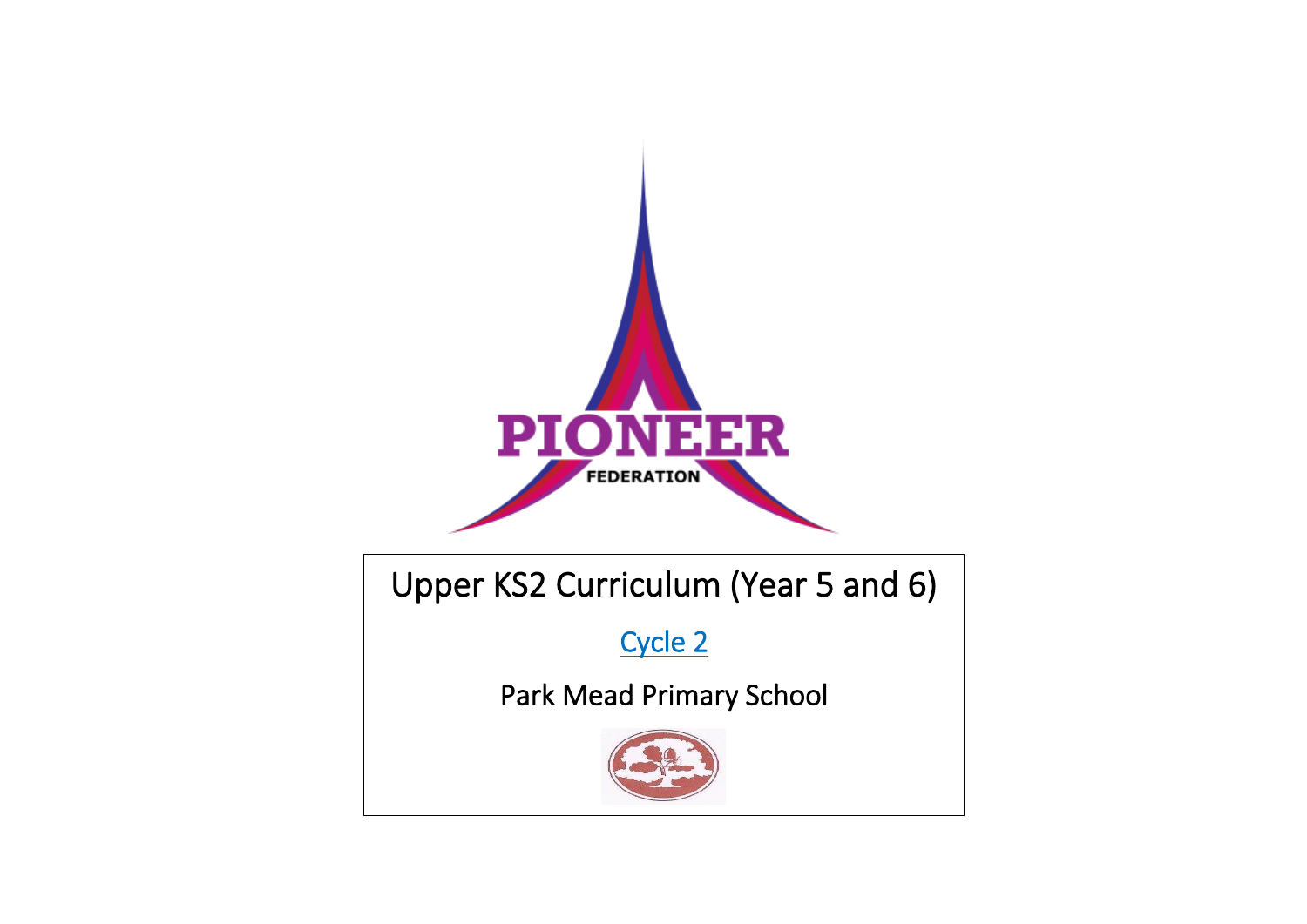|                                                                                                                                   | UKS2 Curriculum (Year 5 and 6)<br>Cycle 2                                                                                                                                                                                                                                                                                                                                                                                                                           |                                                                                                                                                                                                                                                                                                                                                                                                                                                                                                                                                                                                                     |                                                                                                                                                                                                                                                                                                                                                                                                                                                                                                                                                                                                                                                                                                            |                                                                                                                                                                                                                                                                                                                                                                                                                                                                                                                       |                                                                                                                                                                                                                                                                                                                                                                                                                                                                                                                                                 |                                                                                                                                                                                                                                                                                                                                                                                                                                                                                                                            |  |  |  |
|-----------------------------------------------------------------------------------------------------------------------------------|---------------------------------------------------------------------------------------------------------------------------------------------------------------------------------------------------------------------------------------------------------------------------------------------------------------------------------------------------------------------------------------------------------------------------------------------------------------------|---------------------------------------------------------------------------------------------------------------------------------------------------------------------------------------------------------------------------------------------------------------------------------------------------------------------------------------------------------------------------------------------------------------------------------------------------------------------------------------------------------------------------------------------------------------------------------------------------------------------|------------------------------------------------------------------------------------------------------------------------------------------------------------------------------------------------------------------------------------------------------------------------------------------------------------------------------------------------------------------------------------------------------------------------------------------------------------------------------------------------------------------------------------------------------------------------------------------------------------------------------------------------------------------------------------------------------------|-----------------------------------------------------------------------------------------------------------------------------------------------------------------------------------------------------------------------------------------------------------------------------------------------------------------------------------------------------------------------------------------------------------------------------------------------------------------------------------------------------------------------|-------------------------------------------------------------------------------------------------------------------------------------------------------------------------------------------------------------------------------------------------------------------------------------------------------------------------------------------------------------------------------------------------------------------------------------------------------------------------------------------------------------------------------------------------|----------------------------------------------------------------------------------------------------------------------------------------------------------------------------------------------------------------------------------------------------------------------------------------------------------------------------------------------------------------------------------------------------------------------------------------------------------------------------------------------------------------------------|--|--|--|
|                                                                                                                                   | Term 1                                                                                                                                                                                                                                                                                                                                                                                                                                                              | Term <sub>2</sub>                                                                                                                                                                                                                                                                                                                                                                                                                                                                                                                                                                                                   | Term <sub>3</sub>                                                                                                                                                                                                                                                                                                                                                                                                                                                                                                                                                                                                                                                                                          | Term 4                                                                                                                                                                                                                                                                                                                                                                                                                                                                                                                | Term 5                                                                                                                                                                                                                                                                                                                                                                                                                                                                                                                                          | Term 6                                                                                                                                                                                                                                                                                                                                                                                                                                                                                                                     |  |  |  |
| (Texts that MUST be covered are underlined. Others are offered as options for teacher/class selection)<br>$\overline{\mathsf{N}}$ | <b>World War 2</b><br>Event: Michelham Priory Visit<br>Key Texts: Flossie's Diary, Once,<br>Goodnight Mr Tom, Letters from<br>the Lighthouse<br>History: World War 2 - politics,<br>Hitler<br>Science: Electricity<br>Computing: 6.1 Coding<br>Art/DT: Using tools, Developing<br>products<br><b>RE:</b> Other Faiths - Judaism<br>Music: Appraising War Music/<br>WW2 songs<br>PSHE: Being me in the world<br>MFL: Introducing Me and my<br>family<br>PE: Football | World War 2<br>Event: WW2 Day<br>Newhaven Fort visit<br>Key Texts: Carrie's War,<br>Rose Blanche, WW2<br>Poetry, The Machine<br>Gunners,<br>non-fiction<br><b>History</b> World War $2 -$ the<br>Home Front, Christmas at<br>wartime, Battle of Britain<br><b>Geography: European</b><br>countries: Human and<br>Physical features<br>Science: Light<br>Computing: 6.2 Online<br>Safety<br>Art/DT: Collage<br><b>RE: Understanding</b><br>Christianity - INCARNATION<br>Music: WW2 songs/<br>Christmas songs<br><b>PSHE: Celebrating</b><br><b>Difference</b><br><b>MFL:</b> School and Christmas<br>PE: Basketball | The Fantastic Flying Books<br>of Mr Morris Lessmore<br>Event: Visiting a Hindu<br>temple - Portslade<br>Key Texts: (snippets of<br>many texts) Bleak House,<br>Skellig, The Borrowers,<br>Shakespeare Sonnet 18,<br>Railway Children, stories<br>from other cultures, The<br>Highway Man.<br>Geography: Comparison of<br>other countries to UK,<br>Local geography<br>Science: Living things and<br>their habitats<br>Computing: 5.5 Game<br>Creator<br>Art/DT: Illustration and<br>character design<br><b>RE:</b> What does it mean to<br>be a Hindu?<br>Music: Setting texts to<br>music<br><b>PSHE: Dreams and Goals</b><br>MFL: Everyday life and<br>describing clothes and<br>food.<br>PE: Gymnastics | Survival<br>Event: Wilderness Woods<br>Survival skills<br>Key Texts: Bear Grylls,<br>Shakelton's Journey,<br>Wonder, Twist of Gold, Why<br>the Whales came by.<br>History/Geography: Local<br>Area<br><b>Science:</b> Animals including<br><b>Humans</b><br>Computing: 5.6 3D<br>modelling<br>Art/DT: Cooking<br><b>RE: Understanding</b><br>Christianity - SALVATION<br>Music: Learning an<br>instrument<br>PSHE: Healthy Me<br><b>MFL:</b> Likes and Dislikes,<br>hobbies and activities<br><b>PE:</b> Net and Wall | <b>Parliament and Power</b><br>Event: Westminster Trip<br>Key Texts: The Accidental<br>Prime Minister, Varjak<br>Paw, Non-fiction.<br><b>Wordsworth Poetry</b><br>(Daffodils)<br>History/Geography:<br><b>History of Parliament</b><br>Science: Forces<br>Computing: 6.8 Binary<br><b>Art/DT: Portraits</b><br><b>RE: Understanding</b><br>Christianity - CREATION<br><b>AND FALL</b><br>Music: History of Music<br><b>PSHE: Relationships</b><br>MFL: Tenses - Future and<br>past. Writing sentences,<br>French texts.<br><b>PE:</b> Athletics | <b>The Vikings</b><br>Event: Production<br>Key Texts: Viking Boy,<br>Beowulf, Viking myths and<br>legends<br>History/Geography: Vikings<br>and Celts<br>Science- Scientific Enquiry<br><b>Computing: 5.7 Concept</b><br><b>Maps</b><br>Art/DT: Construction and<br>set building<br><b>RE:</b> What can we learn from<br>a Mosque? What are the<br>significant times of the year<br>for Muslims?<br>Music: Production<br>PSHE: Changing Me<br><b>MFL: Instructions and</b><br>imperative verbs<br>PE: Striking and Fielding |  |  |  |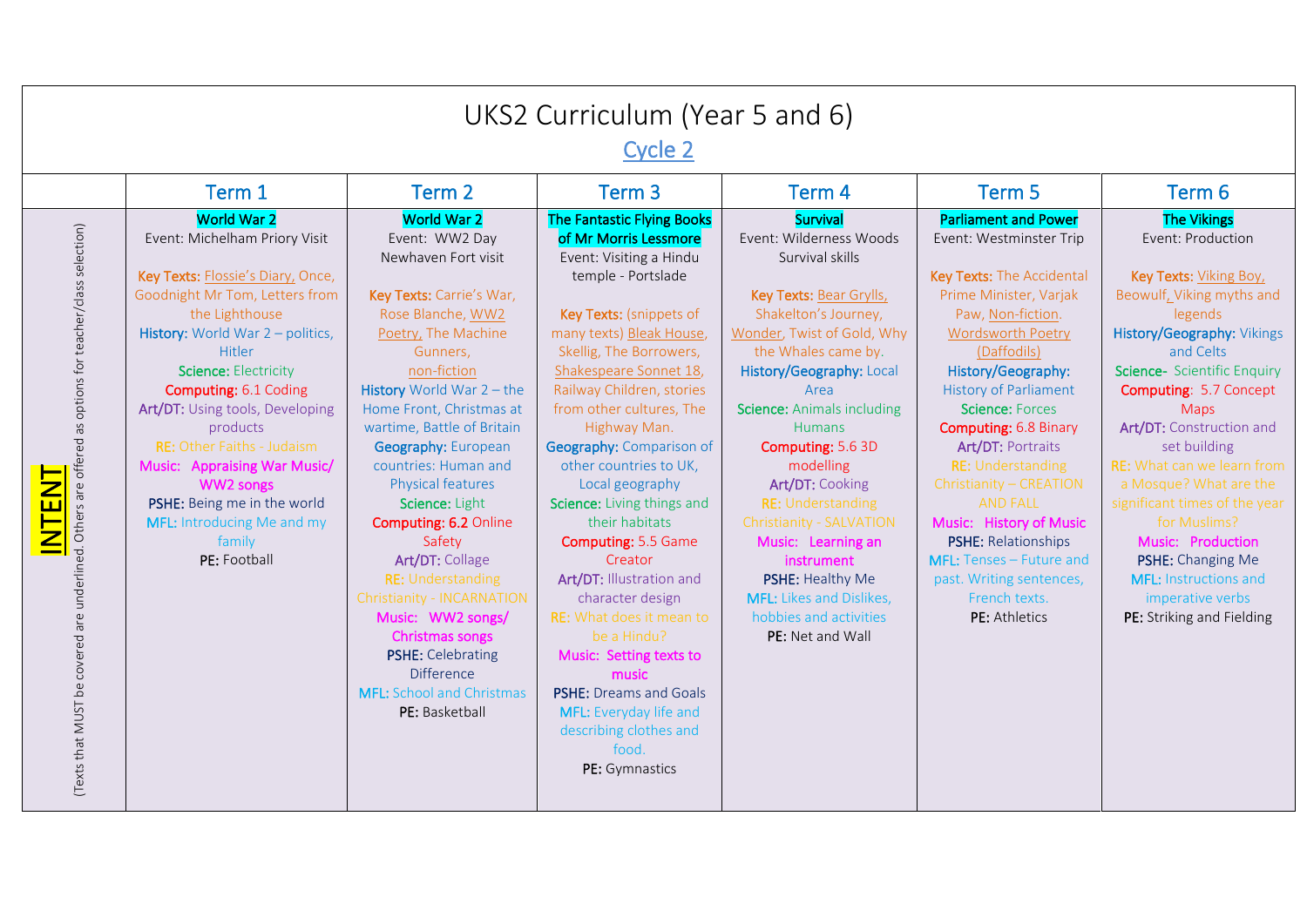| Skills<br>Science<br><b>MPLEMENTATION:</b> | <b>Science: Electricity</b><br>• Associate the brightness of a lamp or the<br>volume of a buzzer with the number and<br>voltage of cells used in the circuit<br>• Compare and give reasons for variations<br>in how components function, including the<br>brightness of bulbs, the loudness of<br>buzzers and the on/off position of switches<br>• Use recognised symbols when<br>representing a simple circuit in a diagram. | Science: Light<br>• Recognise that light appears<br>to travel in straight lines<br>• Use the idea that light travels<br>in straight lines to explain that<br>objects are seen because they<br>give out or reflect light into the<br>eye<br>• Explain that we see things<br>because light travels from light<br>sources to our eyes or from<br>light sources to objects and<br>then to our eyes<br>• Use the idea that light travels<br>in straight lines to explain why<br>shadows have the same shape<br>as the objects that cast them | <b>Science: Forces</b><br>• Explain that unsupported<br>objects fall towards the earth<br>because of the force of gravity<br>acting between the earth and<br>the falling object<br>• Identify the effects of air<br>resistance, water resistance<br>and friction, that act between<br>moving surfaces<br>• Recognise that some<br>mechanisms, including levers,<br>pulleys and gears, allow a<br>smaller force to have greater<br>effect.<br>• Learn how scientists, such as<br>Galileo Galilei and Isaac<br>Newton, helped to develop the<br>theory of gravitation | <b>Science: Scientific enquiry</b><br>• Plan different types of<br>scientific enquires to<br>answer questions,<br>including recognising and<br>controlling variable where<br>necessary<br>· Take measurements,<br>using a range of scientific<br>equipment, with<br>increasing accuracy and<br>precision, taking repeat<br>readings where<br>appropriate<br>• Record data and results<br>of increasing complexity<br>using scientific diagrams<br>and labels, classification<br>keys, tables, scatter<br>graphs, bar and line<br>graphs<br>• Use test results to make<br>predictions to set up<br>further comparative and<br>fair tests<br>• Report and present<br>findings from enquires,<br>including conclusions,<br>causal relationships and<br>explanations of and<br>degree of trust in results,<br>in oral and written forms<br>• Identify scientific evidence<br>that has been used to<br>support or refute ideas or<br>arguments. | Science: Living things and their<br>habitats<br>• Describe how living things are<br>classified into broad groups<br>according to common observable<br>characteristics and based on<br>similarities and differences,<br>including micro-organisms,<br>plants and animals<br>• Give reasons for classifying<br>plants and animals based on<br>specific characteristics | <b>Science: Animals including</b><br>humans<br>• Describe the changes as<br>humans develop to old age<br>• Learn about changes<br>experienced in puberty<br>• Research gestation periods of<br>other animals and compare<br>them with humans |
|--------------------------------------------|-------------------------------------------------------------------------------------------------------------------------------------------------------------------------------------------------------------------------------------------------------------------------------------------------------------------------------------------------------------------------------------------------------------------------------|-----------------------------------------------------------------------------------------------------------------------------------------------------------------------------------------------------------------------------------------------------------------------------------------------------------------------------------------------------------------------------------------------------------------------------------------------------------------------------------------------------------------------------------------|---------------------------------------------------------------------------------------------------------------------------------------------------------------------------------------------------------------------------------------------------------------------------------------------------------------------------------------------------------------------------------------------------------------------------------------------------------------------------------------------------------------------------------------------------------------------|--------------------------------------------------------------------------------------------------------------------------------------------------------------------------------------------------------------------------------------------------------------------------------------------------------------------------------------------------------------------------------------------------------------------------------------------------------------------------------------------------------------------------------------------------------------------------------------------------------------------------------------------------------------------------------------------------------------------------------------------------------------------------------------------------------------------------------------------------------------------------------------------------------------------------------------------|----------------------------------------------------------------------------------------------------------------------------------------------------------------------------------------------------------------------------------------------------------------------------------------------------------------------------------------------------------------------|----------------------------------------------------------------------------------------------------------------------------------------------------------------------------------------------------------------------------------------------|
| IMPACT - KNOWLEDGE<br>GAINED               | To know how batteries and cells affect buzzers<br>and lights in a circuit.<br>To know symbols for a range of circuit items.<br>To know how circuits work.                                                                                                                                                                                                                                                                     | To know how light travels.<br>To know that we see things using<br>our lens to interpret light.<br>To know that shadows form when<br>a light source is blocked.                                                                                                                                                                                                                                                                                                                                                                          | To know a range of scientists'<br>theories.<br>To know the names of different<br>forces and how they occur,<br>including gravity.<br>To know mechanisms can affect<br>the amount of force needed.                                                                                                                                                                                                                                                                                                                                                                   | To know ways of planning<br>investigations effectively to<br>ensure fair testing.<br>To know methods of writing<br>conclusions.<br>To know ways of evaluating<br>the effectiveness of an<br>enquiry or investigation.                                                                                                                                                                                                                                                                                                                                                                                                                                                                                                                                                                                                                                                                                                                      | To know characteristics of living<br>things.<br>To know that living things can be<br>classified in different ways.                                                                                                                                                                                                                                                   | To know what 'gestation period'<br>means.<br>To know changes that occur<br>during puberty.<br>To know how humans change<br>from babies through to old age.                                                                                   |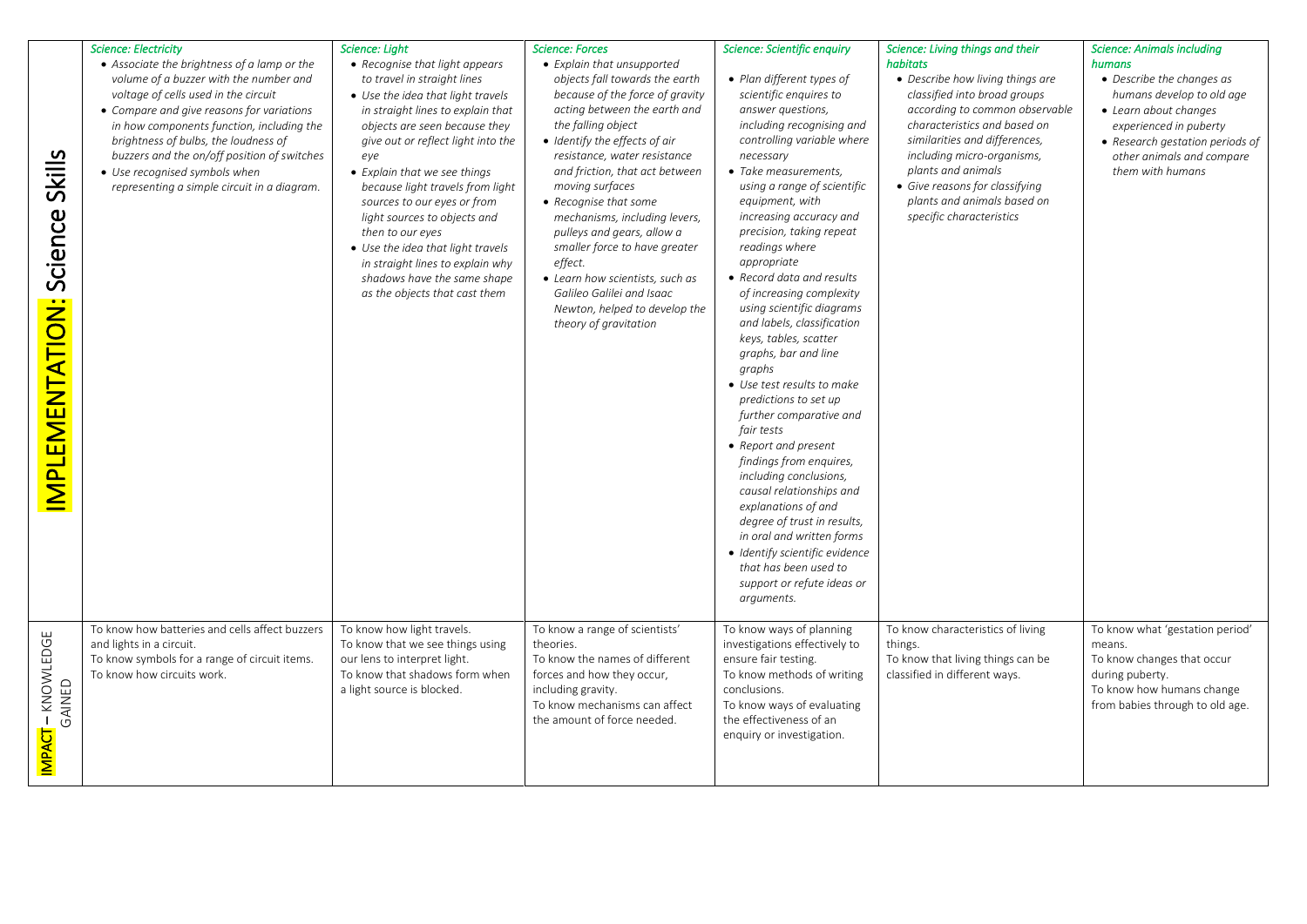| Skills<br>Computing<br><b>MPLEMENTATION:</b> | Y5<br>• Independently select and use appropriate<br>software for a task<br>• Design, input and test an increasingly<br>complex set of instructions to a program<br>or device<br>• Design, write and debug programs that<br>accomplish specific goals, including<br>controlling or simulating physical systems<br>• Design, write and test simple programs<br>that follow a sequence of instructions or<br>allow a set of instructions to be repeated<br>• Design write and test simple programs<br>with opportunities for selection, where a<br>particular result will happen based on<br>actions or situations controlled by the<br>user<br>• Use logical reasoning to explain how<br>increasingly complex algorithms work to<br>ensure a program's efficiency<br>• Identify a range of ways to report<br>concerns about content and contact in<br>and out of school<br>• Design and create a range of programs,<br>systems and content for a given audience<br>· Solves problems by decomposing them<br>into smaller parts<br>• Create programs which use variables<br>• Use variables, sequence, selection, and<br>repetition in programs<br>• Use logical reasoning to explain how<br>increasingly complex algorithms work<br>and to detect and correct errors in<br>algorithms and programs efficiently | Y5<br>• Independently select and use<br>appropriate software for a task<br>• Begin to use internet services to<br>share and transfer data to a<br>third party<br>• Use filters in search<br>technologies effectively<br>• Use filters in search<br>technologies effectively and<br>appreciates how results are<br>selected and ranked<br>• Understand the need to only<br>select age appropriate content<br><b>Y6</b><br>• Understand how computer<br>networks enable computers to<br>communicate and collaborate<br>• Begin to use internet services<br>within his/her own creations to<br>share and transfer data to a<br>third party<br>• Use technology respectfully and<br>responsibly<br>• Identify a range of ways to<br>report concerns about content<br>and contact in and out of school<br>• Use filters in search<br>technologies effectively<br>• Be discerning when evaluating<br>digital content | Y5<br>• Independently select and use<br>appropriate software for a task<br>• Design, input and test an<br>increasingly complex set of<br>instructions to a program or device<br>• Design, write and debug programs<br>that accomplish specific goals,<br>including controlling or simulating<br>physical systems<br>• Design, write and test simple<br>programs that follow a sequence<br>of instructions or allow a set of<br>instructions to be repeated<br>• Design write and test simple<br>programs with opportunities for<br>selection, where a particular result<br>will happen based on actions or<br>situations controlled by the user<br>• Use logical reasoning to explain<br>how increasingly complex<br>algorithms work to ensure a<br>program's efficiency<br>Y6<br>• Identify a range of ways to report<br>concerns about content and<br>contact in and out of school<br>• Design and create a range of<br>programs, systems and content for<br>a given audience<br>• Solves problems by decomposing<br>them into smaller parts<br>• Create programs which use<br>variables<br>• Use variables, sequence, selection,<br>and repetition in programs<br>• Use logical reasoning to explain<br>how increasingly complex<br>algorithms work and to detect and<br>correct errors in algorithms and<br>programs efficiently | Υ5<br>• Independently select and use<br>appropriate software for a<br>task<br>• Independently select, use and<br>combine a variety of<br>software to design and<br>create content for a given<br>audience<br>Υ6<br>• Independently select, use and<br>combine a variety of<br>software to design and<br>create content for a given<br>audience, including<br>collecting, analysing,<br>evaluating and presenting<br>data and information<br>• Include use of sequences,<br>selection and repetition with<br>the hardware used to explore<br>real world systems<br>• Identify a range of ways to<br>report concerns about<br>content and contact in and<br>out of school | Y <sub>5</sub><br>• Independently select and use<br>appropriate software for a task<br>• Design, input and test an<br>increasingly complex set of<br>instructions to a program or device<br>• Design, write and debug programs<br>that accomplish specific goals,<br>including controlling or simulating<br>physical systems<br>• Design, write and test simple<br>programs that follow a sequence of<br>instructions or allow a set of<br>instructions to be repeated<br>• Design write and test simple<br>programs with opportunities for<br>selection, where a particular result<br>will happen based on actions or<br>situations controlled by the user<br>• Use logical reasoning to explain<br>how increasingly complex<br>algorithms work to ensure a<br>program's efficiency<br>Y6<br>• Design and create a range of<br>programs, systems and content for<br>a given audience<br>• Solves problems by decomposing<br>them into smaller parts<br>• Create programs which use<br>variables<br>• Use variables, sequence, selection,<br>and repetition in programs<br>• Use logical reasoning to explain<br>how increasingly complex<br>algorithms work and to detect and<br>correct errors in algorithms and<br>programs efficiently<br>• Identify a range of ways to report<br>concerns about content and<br>contact in and out of school | Y5<br>• Independently select and use<br>appropriate software for a task<br>• Independently select, use and<br>combine a variety of software<br>to design and create content<br>for a given audience<br><b>Y6</b><br>• Independently select, use and<br>combine a variety of software<br>to design and create content<br>for a given audience, including<br>collecting, analysing,<br>evaluating and presenting data<br>and information<br>• Include use of sequences,<br>selection and repetition with<br>the hardware used to explore<br>real world systems<br>• Identify a range of ways to<br>report concerns about content<br>and contact in and out of<br>school |
|----------------------------------------------|--------------------------------------------------------------------------------------------------------------------------------------------------------------------------------------------------------------------------------------------------------------------------------------------------------------------------------------------------------------------------------------------------------------------------------------------------------------------------------------------------------------------------------------------------------------------------------------------------------------------------------------------------------------------------------------------------------------------------------------------------------------------------------------------------------------------------------------------------------------------------------------------------------------------------------------------------------------------------------------------------------------------------------------------------------------------------------------------------------------------------------------------------------------------------------------------------------------------------------------------------------------------------------------------------------------|----------------------------------------------------------------------------------------------------------------------------------------------------------------------------------------------------------------------------------------------------------------------------------------------------------------------------------------------------------------------------------------------------------------------------------------------------------------------------------------------------------------------------------------------------------------------------------------------------------------------------------------------------------------------------------------------------------------------------------------------------------------------------------------------------------------------------------------------------------------------------------------------------------------|--------------------------------------------------------------------------------------------------------------------------------------------------------------------------------------------------------------------------------------------------------------------------------------------------------------------------------------------------------------------------------------------------------------------------------------------------------------------------------------------------------------------------------------------------------------------------------------------------------------------------------------------------------------------------------------------------------------------------------------------------------------------------------------------------------------------------------------------------------------------------------------------------------------------------------------------------------------------------------------------------------------------------------------------------------------------------------------------------------------------------------------------------------------------------------------------------------------------------------------------------------------------------------------------------------------------------------------|-------------------------------------------------------------------------------------------------------------------------------------------------------------------------------------------------------------------------------------------------------------------------------------------------------------------------------------------------------------------------------------------------------------------------------------------------------------------------------------------------------------------------------------------------------------------------------------------------------------------------------------------------------------------------|--------------------------------------------------------------------------------------------------------------------------------------------------------------------------------------------------------------------------------------------------------------------------------------------------------------------------------------------------------------------------------------------------------------------------------------------------------------------------------------------------------------------------------------------------------------------------------------------------------------------------------------------------------------------------------------------------------------------------------------------------------------------------------------------------------------------------------------------------------------------------------------------------------------------------------------------------------------------------------------------------------------------------------------------------------------------------------------------------------------------------------------------------------------------------------------------------------------------------------------------------------------------------------------------------------------------------------------------------|-----------------------------------------------------------------------------------------------------------------------------------------------------------------------------------------------------------------------------------------------------------------------------------------------------------------------------------------------------------------------------------------------------------------------------------------------------------------------------------------------------------------------------------------------------------------------------------------------------------------------------------------------------------------------|
| $\frac{1}{1-\frac{1}{2}}$                    | To know what coding is.<br>To know what a program is.                                                                                                                                                                                                                                                                                                                                                                                                                                                                                                                                                                                                                                                                                                                                                                                                                                                                                                                                                                                                                                                                                                                                                                                                                                                        | To know which steps to take to stay<br>safe online.<br>To know who to report online content<br>to.                                                                                                                                                                                                                                                                                                                                                                                                                                                                                                                                                                                                                                                                                                                                                                                                             | To know what coding is.<br>To know what a program is.<br>To know what debugging means and which strategies to choose<br>from in order to complete this.                                                                                                                                                                                                                                                                                                                                                                                                                                                                                                                                                                                                                                                                                                                                                                                                                                                                                                                                                                                                                                                                                                                                                                              |                                                                                                                                                                                                                                                                                                                                                                                                                                                                                                                                                                                                                                                                         | To know what a 3D model is.<br>To know what binary means and how<br>this links to computing.                                                                                                                                                                                                                                                                                                                                                                                                                                                                                                                                                                                                                                                                                                                                                                                                                                                                                                                                                                                                                                                                                                                                                                                                                                                     | To know what a concept map is.<br>To know how concept maps are<br>used in computing.                                                                                                                                                                                                                                                                                                                                                                                                                                                                                                                                                                                  |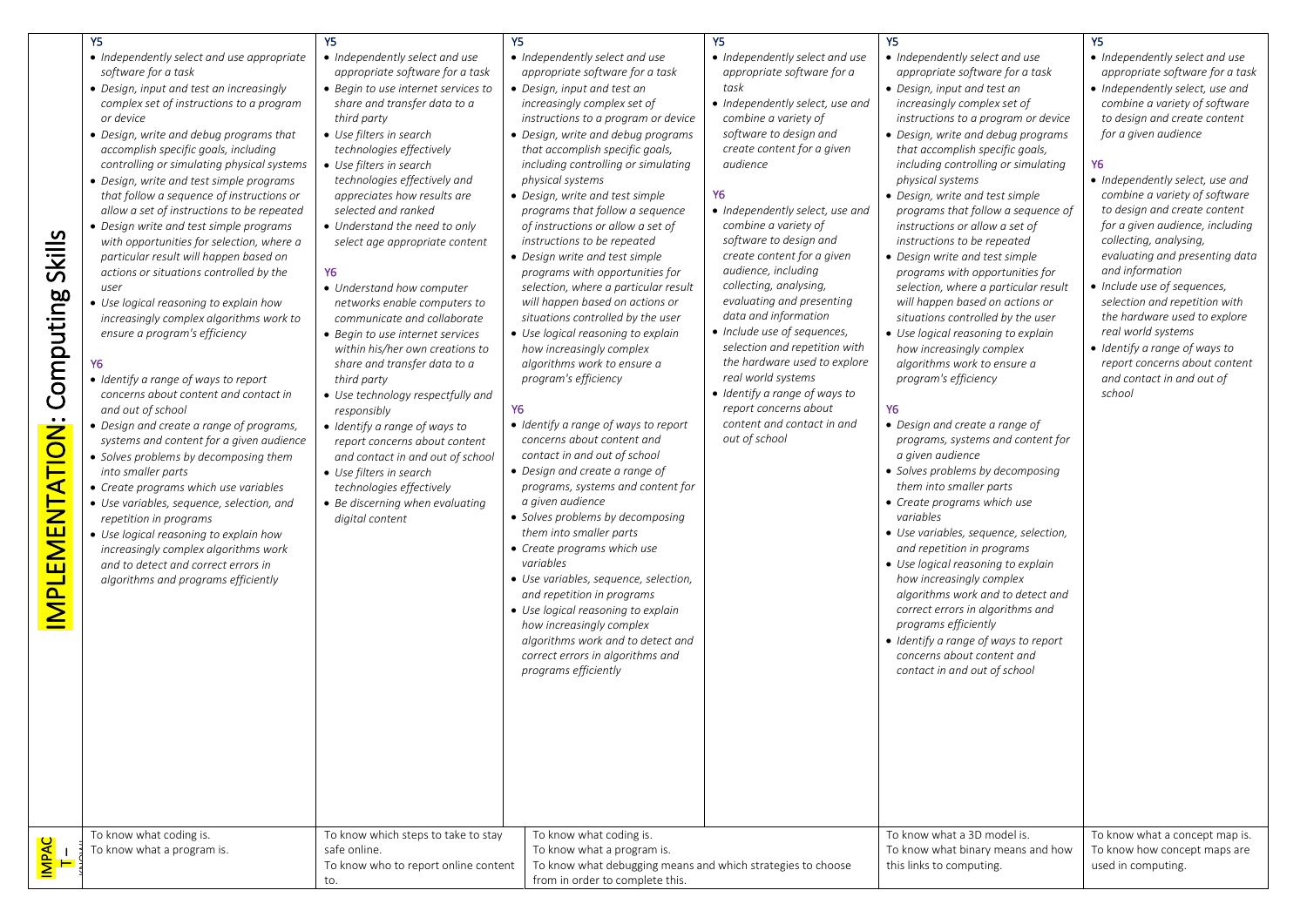| strategies to choose from in order to<br>responsible communication online is.<br>complete this.<br>To know what a variable is.<br><b>Y5</b><br><b>Y5</b><br><b>Y5</b><br>Y <sub>5</sub><br>• Use dates to order and place events on a timeline<br>• Use dates to order and place<br>$\bullet$ Describe a<br>• Use dates to order and place events<br>chronologically secure<br>events on a timeline<br>• Compare sources of information available for the study of different times in the<br>on a timeline<br>knowledge and<br>• Understand that the type of<br>• Compare sources of<br>past<br>understanding of British,<br>information available depends on<br>information available for the<br>• Present findings and communicate knowledge and understanding in different ways<br>local and world history,<br>the period of time studied<br>study of different times in the<br>• Provide an account of a historical event based on more than one source<br>establishing clear<br>• Evaluate the usefulness of a variety<br>past<br>• Make comparisons between aspects of periods of history and the present day<br>narratives within and<br>• Present findings and<br>of sources<br>• Give some reasons for some important historical events<br>across the periods he/she<br>• Present findings and communicate<br>communicate knowledge and<br>studies<br>Skills<br>knowledge and understanding in<br>understanding in different ways<br><b>Y6</b><br>different ways<br>• Describe a chronologically<br>• Address and sometimes devise historically valid questions about change, cause,<br>secure knowledge and<br>• Provide an account of a historical<br>Υ6<br>similarity and difference, and significance<br>understanding of British, local<br>event based on more than one<br>Describe a local history study<br>History<br>• Understand how our knowledge of the past is constructed from a range of sources<br>and world history, establishing<br>source<br>• Construct informed responses that involve thoughtful selection and organisation of<br>clear narratives within and<br>• Make comparisons between<br>relevant historical information<br>across the periods he/she<br>aspects of periods of history and<br>• Make confident use of a variety of sources for independent research<br>studies<br>the present day<br>• Note connections, contrasts and trends over time and show developing appropriate<br>use of historical terms<br>IMPLEMENTATION:<br><b>Y6</b><br>• Describe a study of an aspect or theme in British history that extends his/her<br>• Address and sometimes devise<br><b>Y6</b><br>chronological knowledge beyond 1066<br>historically valid questions about<br>• Describe the Viking and Anglo-<br>• Use evidence to support arguments<br>change, cause, similarity and<br>Saxon struggle for the Kingdom<br>difference, and significance<br>of England to the time of<br>• Understand how our knowledge of<br><b>Edward the Confessor</b><br>the past is constructed from a<br>• Describe Britain's settlement by<br>range of sources<br>Anglo-Saxons and Scots<br>• Construct informed responses that<br>• Understand how our<br>involve thoughtful selection and<br>knowledge of the past is<br>organisation of relevant historical<br>constructed from a range of<br>information<br>sources<br>• Make confident use of a variety of<br>• Make confident use of a variety<br>sources for independent research<br>of sources for independent<br>• Note connections, contrasts and<br>research<br>trends over time and show<br>• Note connections, contrasts<br>developing appropriate use of<br>and trends over time and show<br>historical terms<br>developing appropriate use of<br>• Describe a study of an aspect or<br>historical terms<br>theme in British history that<br>extends his/her chronological<br>knowledge beyond 1066<br>To know significant events of WW2, including the events leading up to it.<br>To know key dates of the<br>To know what parliament means.<br>To know the timeline of Viking<br>I <mark>mpact –</mark><br>Knowledge<br>To know what life was like on the Home Front.<br>local village and UK history.<br>To know how parliament is elected.<br>existence.<br>To know who Winston Churchill was and his significance.<br>To know how parliament is run in this<br>To know what the struggle<br>To know about the Dunkirk Evacuation and its significance.<br>country and how this is different<br>between the Anglo-Saxons and<br>To know what the Front Line was.<br>around the world.<br>Vikings was.<br>To know how the war ended.<br>To know what settlements the | To know what debugging means and which        | To know what respectful and | To know what a variable is. |  |                                 |
|-----------------------------------------------------------------------------------------------------------------------------------------------------------------------------------------------------------------------------------------------------------------------------------------------------------------------------------------------------------------------------------------------------------------------------------------------------------------------------------------------------------------------------------------------------------------------------------------------------------------------------------------------------------------------------------------------------------------------------------------------------------------------------------------------------------------------------------------------------------------------------------------------------------------------------------------------------------------------------------------------------------------------------------------------------------------------------------------------------------------------------------------------------------------------------------------------------------------------------------------------------------------------------------------------------------------------------------------------------------------------------------------------------------------------------------------------------------------------------------------------------------------------------------------------------------------------------------------------------------------------------------------------------------------------------------------------------------------------------------------------------------------------------------------------------------------------------------------------------------------------------------------------------------------------------------------------------------------------------------------------------------------------------------------------------------------------------------------------------------------------------------------------------------------------------------------------------------------------------------------------------------------------------------------------------------------------------------------------------------------------------------------------------------------------------------------------------------------------------------------------------------------------------------------------------------------------------------------------------------------------------------------------------------------------------------------------------------------------------------------------------------------------------------------------------------------------------------------------------------------------------------------------------------------------------------------------------------------------------------------------------------------------------------------------------------------------------------------------------------------------------------------------------------------------------------------------------------------------------------------------------------------------------------------------------------------------------------------------------------------------------------------------------------------------------------------------------------------------------------------------------------------------------------------------------------------------------------------------------------------------------------------------------------------------------------------------------------------------------------------------------------------------------------------------------------------------------------------------------------------------------------------------------------------------------------------------------------------------------------------------------------------------------------------------------------------------------------------------------------------------------------------------------------------------------------------------------------------------------------------------------------------------------------------------------------------------------------------------------------------------------------------------------------------------------------------------------------------------------------------------------------------------------------------------------------------------------------------------------------------------------------------------------------|-----------------------------------------------|-----------------------------|-----------------------------|--|---------------------------------|
|                                                                                                                                                                                                                                                                                                                                                                                                                                                                                                                                                                                                                                                                                                                                                                                                                                                                                                                                                                                                                                                                                                                                                                                                                                                                                                                                                                                                                                                                                                                                                                                                                                                                                                                                                                                                                                                                                                                                                                                                                                                                                                                                                                                                                                                                                                                                                                                                                                                                                                                                                                                                                                                                                                                                                                                                                                                                                                                                                                                                                                                                                                                                                                                                                                                                                                                                                                                                                                                                                                                                                                                                                                                                                                                                                                                                                                                                                                                                                                                                                                                                                                                                                                                                                                                                                                                                                                                                                                                                                                                                                                                                                                                           |                                               |                             |                             |  |                                 |
|                                                                                                                                                                                                                                                                                                                                                                                                                                                                                                                                                                                                                                                                                                                                                                                                                                                                                                                                                                                                                                                                                                                                                                                                                                                                                                                                                                                                                                                                                                                                                                                                                                                                                                                                                                                                                                                                                                                                                                                                                                                                                                                                                                                                                                                                                                                                                                                                                                                                                                                                                                                                                                                                                                                                                                                                                                                                                                                                                                                                                                                                                                                                                                                                                                                                                                                                                                                                                                                                                                                                                                                                                                                                                                                                                                                                                                                                                                                                                                                                                                                                                                                                                                                                                                                                                                                                                                                                                                                                                                                                                                                                                                                           |                                               |                             |                             |  |                                 |
|                                                                                                                                                                                                                                                                                                                                                                                                                                                                                                                                                                                                                                                                                                                                                                                                                                                                                                                                                                                                                                                                                                                                                                                                                                                                                                                                                                                                                                                                                                                                                                                                                                                                                                                                                                                                                                                                                                                                                                                                                                                                                                                                                                                                                                                                                                                                                                                                                                                                                                                                                                                                                                                                                                                                                                                                                                                                                                                                                                                                                                                                                                                                                                                                                                                                                                                                                                                                                                                                                                                                                                                                                                                                                                                                                                                                                                                                                                                                                                                                                                                                                                                                                                                                                                                                                                                                                                                                                                                                                                                                                                                                                                                           |                                               |                             |                             |  |                                 |
|                                                                                                                                                                                                                                                                                                                                                                                                                                                                                                                                                                                                                                                                                                                                                                                                                                                                                                                                                                                                                                                                                                                                                                                                                                                                                                                                                                                                                                                                                                                                                                                                                                                                                                                                                                                                                                                                                                                                                                                                                                                                                                                                                                                                                                                                                                                                                                                                                                                                                                                                                                                                                                                                                                                                                                                                                                                                                                                                                                                                                                                                                                                                                                                                                                                                                                                                                                                                                                                                                                                                                                                                                                                                                                                                                                                                                                                                                                                                                                                                                                                                                                                                                                                                                                                                                                                                                                                                                                                                                                                                                                                                                                                           |                                               |                             |                             |  |                                 |
|                                                                                                                                                                                                                                                                                                                                                                                                                                                                                                                                                                                                                                                                                                                                                                                                                                                                                                                                                                                                                                                                                                                                                                                                                                                                                                                                                                                                                                                                                                                                                                                                                                                                                                                                                                                                                                                                                                                                                                                                                                                                                                                                                                                                                                                                                                                                                                                                                                                                                                                                                                                                                                                                                                                                                                                                                                                                                                                                                                                                                                                                                                                                                                                                                                                                                                                                                                                                                                                                                                                                                                                                                                                                                                                                                                                                                                                                                                                                                                                                                                                                                                                                                                                                                                                                                                                                                                                                                                                                                                                                                                                                                                                           |                                               |                             |                             |  |                                 |
|                                                                                                                                                                                                                                                                                                                                                                                                                                                                                                                                                                                                                                                                                                                                                                                                                                                                                                                                                                                                                                                                                                                                                                                                                                                                                                                                                                                                                                                                                                                                                                                                                                                                                                                                                                                                                                                                                                                                                                                                                                                                                                                                                                                                                                                                                                                                                                                                                                                                                                                                                                                                                                                                                                                                                                                                                                                                                                                                                                                                                                                                                                                                                                                                                                                                                                                                                                                                                                                                                                                                                                                                                                                                                                                                                                                                                                                                                                                                                                                                                                                                                                                                                                                                                                                                                                                                                                                                                                                                                                                                                                                                                                                           |                                               |                             |                             |  |                                 |
|                                                                                                                                                                                                                                                                                                                                                                                                                                                                                                                                                                                                                                                                                                                                                                                                                                                                                                                                                                                                                                                                                                                                                                                                                                                                                                                                                                                                                                                                                                                                                                                                                                                                                                                                                                                                                                                                                                                                                                                                                                                                                                                                                                                                                                                                                                                                                                                                                                                                                                                                                                                                                                                                                                                                                                                                                                                                                                                                                                                                                                                                                                                                                                                                                                                                                                                                                                                                                                                                                                                                                                                                                                                                                                                                                                                                                                                                                                                                                                                                                                                                                                                                                                                                                                                                                                                                                                                                                                                                                                                                                                                                                                                           |                                               |                             |                             |  |                                 |
|                                                                                                                                                                                                                                                                                                                                                                                                                                                                                                                                                                                                                                                                                                                                                                                                                                                                                                                                                                                                                                                                                                                                                                                                                                                                                                                                                                                                                                                                                                                                                                                                                                                                                                                                                                                                                                                                                                                                                                                                                                                                                                                                                                                                                                                                                                                                                                                                                                                                                                                                                                                                                                                                                                                                                                                                                                                                                                                                                                                                                                                                                                                                                                                                                                                                                                                                                                                                                                                                                                                                                                                                                                                                                                                                                                                                                                                                                                                                                                                                                                                                                                                                                                                                                                                                                                                                                                                                                                                                                                                                                                                                                                                           |                                               |                             |                             |  |                                 |
|                                                                                                                                                                                                                                                                                                                                                                                                                                                                                                                                                                                                                                                                                                                                                                                                                                                                                                                                                                                                                                                                                                                                                                                                                                                                                                                                                                                                                                                                                                                                                                                                                                                                                                                                                                                                                                                                                                                                                                                                                                                                                                                                                                                                                                                                                                                                                                                                                                                                                                                                                                                                                                                                                                                                                                                                                                                                                                                                                                                                                                                                                                                                                                                                                                                                                                                                                                                                                                                                                                                                                                                                                                                                                                                                                                                                                                                                                                                                                                                                                                                                                                                                                                                                                                                                                                                                                                                                                                                                                                                                                                                                                                                           |                                               |                             |                             |  |                                 |
|                                                                                                                                                                                                                                                                                                                                                                                                                                                                                                                                                                                                                                                                                                                                                                                                                                                                                                                                                                                                                                                                                                                                                                                                                                                                                                                                                                                                                                                                                                                                                                                                                                                                                                                                                                                                                                                                                                                                                                                                                                                                                                                                                                                                                                                                                                                                                                                                                                                                                                                                                                                                                                                                                                                                                                                                                                                                                                                                                                                                                                                                                                                                                                                                                                                                                                                                                                                                                                                                                                                                                                                                                                                                                                                                                                                                                                                                                                                                                                                                                                                                                                                                                                                                                                                                                                                                                                                                                                                                                                                                                                                                                                                           |                                               |                             |                             |  |                                 |
|                                                                                                                                                                                                                                                                                                                                                                                                                                                                                                                                                                                                                                                                                                                                                                                                                                                                                                                                                                                                                                                                                                                                                                                                                                                                                                                                                                                                                                                                                                                                                                                                                                                                                                                                                                                                                                                                                                                                                                                                                                                                                                                                                                                                                                                                                                                                                                                                                                                                                                                                                                                                                                                                                                                                                                                                                                                                                                                                                                                                                                                                                                                                                                                                                                                                                                                                                                                                                                                                                                                                                                                                                                                                                                                                                                                                                                                                                                                                                                                                                                                                                                                                                                                                                                                                                                                                                                                                                                                                                                                                                                                                                                                           |                                               |                             |                             |  |                                 |
|                                                                                                                                                                                                                                                                                                                                                                                                                                                                                                                                                                                                                                                                                                                                                                                                                                                                                                                                                                                                                                                                                                                                                                                                                                                                                                                                                                                                                                                                                                                                                                                                                                                                                                                                                                                                                                                                                                                                                                                                                                                                                                                                                                                                                                                                                                                                                                                                                                                                                                                                                                                                                                                                                                                                                                                                                                                                                                                                                                                                                                                                                                                                                                                                                                                                                                                                                                                                                                                                                                                                                                                                                                                                                                                                                                                                                                                                                                                                                                                                                                                                                                                                                                                                                                                                                                                                                                                                                                                                                                                                                                                                                                                           |                                               |                             |                             |  |                                 |
|                                                                                                                                                                                                                                                                                                                                                                                                                                                                                                                                                                                                                                                                                                                                                                                                                                                                                                                                                                                                                                                                                                                                                                                                                                                                                                                                                                                                                                                                                                                                                                                                                                                                                                                                                                                                                                                                                                                                                                                                                                                                                                                                                                                                                                                                                                                                                                                                                                                                                                                                                                                                                                                                                                                                                                                                                                                                                                                                                                                                                                                                                                                                                                                                                                                                                                                                                                                                                                                                                                                                                                                                                                                                                                                                                                                                                                                                                                                                                                                                                                                                                                                                                                                                                                                                                                                                                                                                                                                                                                                                                                                                                                                           |                                               |                             |                             |  |                                 |
|                                                                                                                                                                                                                                                                                                                                                                                                                                                                                                                                                                                                                                                                                                                                                                                                                                                                                                                                                                                                                                                                                                                                                                                                                                                                                                                                                                                                                                                                                                                                                                                                                                                                                                                                                                                                                                                                                                                                                                                                                                                                                                                                                                                                                                                                                                                                                                                                                                                                                                                                                                                                                                                                                                                                                                                                                                                                                                                                                                                                                                                                                                                                                                                                                                                                                                                                                                                                                                                                                                                                                                                                                                                                                                                                                                                                                                                                                                                                                                                                                                                                                                                                                                                                                                                                                                                                                                                                                                                                                                                                                                                                                                                           |                                               |                             |                             |  |                                 |
|                                                                                                                                                                                                                                                                                                                                                                                                                                                                                                                                                                                                                                                                                                                                                                                                                                                                                                                                                                                                                                                                                                                                                                                                                                                                                                                                                                                                                                                                                                                                                                                                                                                                                                                                                                                                                                                                                                                                                                                                                                                                                                                                                                                                                                                                                                                                                                                                                                                                                                                                                                                                                                                                                                                                                                                                                                                                                                                                                                                                                                                                                                                                                                                                                                                                                                                                                                                                                                                                                                                                                                                                                                                                                                                                                                                                                                                                                                                                                                                                                                                                                                                                                                                                                                                                                                                                                                                                                                                                                                                                                                                                                                                           |                                               |                             |                             |  |                                 |
|                                                                                                                                                                                                                                                                                                                                                                                                                                                                                                                                                                                                                                                                                                                                                                                                                                                                                                                                                                                                                                                                                                                                                                                                                                                                                                                                                                                                                                                                                                                                                                                                                                                                                                                                                                                                                                                                                                                                                                                                                                                                                                                                                                                                                                                                                                                                                                                                                                                                                                                                                                                                                                                                                                                                                                                                                                                                                                                                                                                                                                                                                                                                                                                                                                                                                                                                                                                                                                                                                                                                                                                                                                                                                                                                                                                                                                                                                                                                                                                                                                                                                                                                                                                                                                                                                                                                                                                                                                                                                                                                                                                                                                                           |                                               |                             |                             |  |                                 |
|                                                                                                                                                                                                                                                                                                                                                                                                                                                                                                                                                                                                                                                                                                                                                                                                                                                                                                                                                                                                                                                                                                                                                                                                                                                                                                                                                                                                                                                                                                                                                                                                                                                                                                                                                                                                                                                                                                                                                                                                                                                                                                                                                                                                                                                                                                                                                                                                                                                                                                                                                                                                                                                                                                                                                                                                                                                                                                                                                                                                                                                                                                                                                                                                                                                                                                                                                                                                                                                                                                                                                                                                                                                                                                                                                                                                                                                                                                                                                                                                                                                                                                                                                                                                                                                                                                                                                                                                                                                                                                                                                                                                                                                           |                                               |                             |                             |  |                                 |
|                                                                                                                                                                                                                                                                                                                                                                                                                                                                                                                                                                                                                                                                                                                                                                                                                                                                                                                                                                                                                                                                                                                                                                                                                                                                                                                                                                                                                                                                                                                                                                                                                                                                                                                                                                                                                                                                                                                                                                                                                                                                                                                                                                                                                                                                                                                                                                                                                                                                                                                                                                                                                                                                                                                                                                                                                                                                                                                                                                                                                                                                                                                                                                                                                                                                                                                                                                                                                                                                                                                                                                                                                                                                                                                                                                                                                                                                                                                                                                                                                                                                                                                                                                                                                                                                                                                                                                                                                                                                                                                                                                                                                                                           |                                               |                             |                             |  |                                 |
|                                                                                                                                                                                                                                                                                                                                                                                                                                                                                                                                                                                                                                                                                                                                                                                                                                                                                                                                                                                                                                                                                                                                                                                                                                                                                                                                                                                                                                                                                                                                                                                                                                                                                                                                                                                                                                                                                                                                                                                                                                                                                                                                                                                                                                                                                                                                                                                                                                                                                                                                                                                                                                                                                                                                                                                                                                                                                                                                                                                                                                                                                                                                                                                                                                                                                                                                                                                                                                                                                                                                                                                                                                                                                                                                                                                                                                                                                                                                                                                                                                                                                                                                                                                                                                                                                                                                                                                                                                                                                                                                                                                                                                                           |                                               |                             |                             |  |                                 |
|                                                                                                                                                                                                                                                                                                                                                                                                                                                                                                                                                                                                                                                                                                                                                                                                                                                                                                                                                                                                                                                                                                                                                                                                                                                                                                                                                                                                                                                                                                                                                                                                                                                                                                                                                                                                                                                                                                                                                                                                                                                                                                                                                                                                                                                                                                                                                                                                                                                                                                                                                                                                                                                                                                                                                                                                                                                                                                                                                                                                                                                                                                                                                                                                                                                                                                                                                                                                                                                                                                                                                                                                                                                                                                                                                                                                                                                                                                                                                                                                                                                                                                                                                                                                                                                                                                                                                                                                                                                                                                                                                                                                                                                           |                                               |                             |                             |  |                                 |
|                                                                                                                                                                                                                                                                                                                                                                                                                                                                                                                                                                                                                                                                                                                                                                                                                                                                                                                                                                                                                                                                                                                                                                                                                                                                                                                                                                                                                                                                                                                                                                                                                                                                                                                                                                                                                                                                                                                                                                                                                                                                                                                                                                                                                                                                                                                                                                                                                                                                                                                                                                                                                                                                                                                                                                                                                                                                                                                                                                                                                                                                                                                                                                                                                                                                                                                                                                                                                                                                                                                                                                                                                                                                                                                                                                                                                                                                                                                                                                                                                                                                                                                                                                                                                                                                                                                                                                                                                                                                                                                                                                                                                                                           |                                               |                             |                             |  |                                 |
|                                                                                                                                                                                                                                                                                                                                                                                                                                                                                                                                                                                                                                                                                                                                                                                                                                                                                                                                                                                                                                                                                                                                                                                                                                                                                                                                                                                                                                                                                                                                                                                                                                                                                                                                                                                                                                                                                                                                                                                                                                                                                                                                                                                                                                                                                                                                                                                                                                                                                                                                                                                                                                                                                                                                                                                                                                                                                                                                                                                                                                                                                                                                                                                                                                                                                                                                                                                                                                                                                                                                                                                                                                                                                                                                                                                                                                                                                                                                                                                                                                                                                                                                                                                                                                                                                                                                                                                                                                                                                                                                                                                                                                                           |                                               |                             |                             |  |                                 |
|                                                                                                                                                                                                                                                                                                                                                                                                                                                                                                                                                                                                                                                                                                                                                                                                                                                                                                                                                                                                                                                                                                                                                                                                                                                                                                                                                                                                                                                                                                                                                                                                                                                                                                                                                                                                                                                                                                                                                                                                                                                                                                                                                                                                                                                                                                                                                                                                                                                                                                                                                                                                                                                                                                                                                                                                                                                                                                                                                                                                                                                                                                                                                                                                                                                                                                                                                                                                                                                                                                                                                                                                                                                                                                                                                                                                                                                                                                                                                                                                                                                                                                                                                                                                                                                                                                                                                                                                                                                                                                                                                                                                                                                           |                                               |                             |                             |  |                                 |
|                                                                                                                                                                                                                                                                                                                                                                                                                                                                                                                                                                                                                                                                                                                                                                                                                                                                                                                                                                                                                                                                                                                                                                                                                                                                                                                                                                                                                                                                                                                                                                                                                                                                                                                                                                                                                                                                                                                                                                                                                                                                                                                                                                                                                                                                                                                                                                                                                                                                                                                                                                                                                                                                                                                                                                                                                                                                                                                                                                                                                                                                                                                                                                                                                                                                                                                                                                                                                                                                                                                                                                                                                                                                                                                                                                                                                                                                                                                                                                                                                                                                                                                                                                                                                                                                                                                                                                                                                                                                                                                                                                                                                                                           |                                               |                             |                             |  |                                 |
|                                                                                                                                                                                                                                                                                                                                                                                                                                                                                                                                                                                                                                                                                                                                                                                                                                                                                                                                                                                                                                                                                                                                                                                                                                                                                                                                                                                                                                                                                                                                                                                                                                                                                                                                                                                                                                                                                                                                                                                                                                                                                                                                                                                                                                                                                                                                                                                                                                                                                                                                                                                                                                                                                                                                                                                                                                                                                                                                                                                                                                                                                                                                                                                                                                                                                                                                                                                                                                                                                                                                                                                                                                                                                                                                                                                                                                                                                                                                                                                                                                                                                                                                                                                                                                                                                                                                                                                                                                                                                                                                                                                                                                                           |                                               |                             |                             |  |                                 |
|                                                                                                                                                                                                                                                                                                                                                                                                                                                                                                                                                                                                                                                                                                                                                                                                                                                                                                                                                                                                                                                                                                                                                                                                                                                                                                                                                                                                                                                                                                                                                                                                                                                                                                                                                                                                                                                                                                                                                                                                                                                                                                                                                                                                                                                                                                                                                                                                                                                                                                                                                                                                                                                                                                                                                                                                                                                                                                                                                                                                                                                                                                                                                                                                                                                                                                                                                                                                                                                                                                                                                                                                                                                                                                                                                                                                                                                                                                                                                                                                                                                                                                                                                                                                                                                                                                                                                                                                                                                                                                                                                                                                                                                           |                                               |                             |                             |  |                                 |
|                                                                                                                                                                                                                                                                                                                                                                                                                                                                                                                                                                                                                                                                                                                                                                                                                                                                                                                                                                                                                                                                                                                                                                                                                                                                                                                                                                                                                                                                                                                                                                                                                                                                                                                                                                                                                                                                                                                                                                                                                                                                                                                                                                                                                                                                                                                                                                                                                                                                                                                                                                                                                                                                                                                                                                                                                                                                                                                                                                                                                                                                                                                                                                                                                                                                                                                                                                                                                                                                                                                                                                                                                                                                                                                                                                                                                                                                                                                                                                                                                                                                                                                                                                                                                                                                                                                                                                                                                                                                                                                                                                                                                                                           |                                               |                             |                             |  |                                 |
|                                                                                                                                                                                                                                                                                                                                                                                                                                                                                                                                                                                                                                                                                                                                                                                                                                                                                                                                                                                                                                                                                                                                                                                                                                                                                                                                                                                                                                                                                                                                                                                                                                                                                                                                                                                                                                                                                                                                                                                                                                                                                                                                                                                                                                                                                                                                                                                                                                                                                                                                                                                                                                                                                                                                                                                                                                                                                                                                                                                                                                                                                                                                                                                                                                                                                                                                                                                                                                                                                                                                                                                                                                                                                                                                                                                                                                                                                                                                                                                                                                                                                                                                                                                                                                                                                                                                                                                                                                                                                                                                                                                                                                                           |                                               |                             |                             |  |                                 |
|                                                                                                                                                                                                                                                                                                                                                                                                                                                                                                                                                                                                                                                                                                                                                                                                                                                                                                                                                                                                                                                                                                                                                                                                                                                                                                                                                                                                                                                                                                                                                                                                                                                                                                                                                                                                                                                                                                                                                                                                                                                                                                                                                                                                                                                                                                                                                                                                                                                                                                                                                                                                                                                                                                                                                                                                                                                                                                                                                                                                                                                                                                                                                                                                                                                                                                                                                                                                                                                                                                                                                                                                                                                                                                                                                                                                                                                                                                                                                                                                                                                                                                                                                                                                                                                                                                                                                                                                                                                                                                                                                                                                                                                           |                                               |                             |                             |  |                                 |
|                                                                                                                                                                                                                                                                                                                                                                                                                                                                                                                                                                                                                                                                                                                                                                                                                                                                                                                                                                                                                                                                                                                                                                                                                                                                                                                                                                                                                                                                                                                                                                                                                                                                                                                                                                                                                                                                                                                                                                                                                                                                                                                                                                                                                                                                                                                                                                                                                                                                                                                                                                                                                                                                                                                                                                                                                                                                                                                                                                                                                                                                                                                                                                                                                                                                                                                                                                                                                                                                                                                                                                                                                                                                                                                                                                                                                                                                                                                                                                                                                                                                                                                                                                                                                                                                                                                                                                                                                                                                                                                                                                                                                                                           |                                               |                             |                             |  |                                 |
|                                                                                                                                                                                                                                                                                                                                                                                                                                                                                                                                                                                                                                                                                                                                                                                                                                                                                                                                                                                                                                                                                                                                                                                                                                                                                                                                                                                                                                                                                                                                                                                                                                                                                                                                                                                                                                                                                                                                                                                                                                                                                                                                                                                                                                                                                                                                                                                                                                                                                                                                                                                                                                                                                                                                                                                                                                                                                                                                                                                                                                                                                                                                                                                                                                                                                                                                                                                                                                                                                                                                                                                                                                                                                                                                                                                                                                                                                                                                                                                                                                                                                                                                                                                                                                                                                                                                                                                                                                                                                                                                                                                                                                                           |                                               |                             |                             |  |                                 |
|                                                                                                                                                                                                                                                                                                                                                                                                                                                                                                                                                                                                                                                                                                                                                                                                                                                                                                                                                                                                                                                                                                                                                                                                                                                                                                                                                                                                                                                                                                                                                                                                                                                                                                                                                                                                                                                                                                                                                                                                                                                                                                                                                                                                                                                                                                                                                                                                                                                                                                                                                                                                                                                                                                                                                                                                                                                                                                                                                                                                                                                                                                                                                                                                                                                                                                                                                                                                                                                                                                                                                                                                                                                                                                                                                                                                                                                                                                                                                                                                                                                                                                                                                                                                                                                                                                                                                                                                                                                                                                                                                                                                                                                           |                                               |                             |                             |  |                                 |
|                                                                                                                                                                                                                                                                                                                                                                                                                                                                                                                                                                                                                                                                                                                                                                                                                                                                                                                                                                                                                                                                                                                                                                                                                                                                                                                                                                                                                                                                                                                                                                                                                                                                                                                                                                                                                                                                                                                                                                                                                                                                                                                                                                                                                                                                                                                                                                                                                                                                                                                                                                                                                                                                                                                                                                                                                                                                                                                                                                                                                                                                                                                                                                                                                                                                                                                                                                                                                                                                                                                                                                                                                                                                                                                                                                                                                                                                                                                                                                                                                                                                                                                                                                                                                                                                                                                                                                                                                                                                                                                                                                                                                                                           |                                               |                             |                             |  |                                 |
|                                                                                                                                                                                                                                                                                                                                                                                                                                                                                                                                                                                                                                                                                                                                                                                                                                                                                                                                                                                                                                                                                                                                                                                                                                                                                                                                                                                                                                                                                                                                                                                                                                                                                                                                                                                                                                                                                                                                                                                                                                                                                                                                                                                                                                                                                                                                                                                                                                                                                                                                                                                                                                                                                                                                                                                                                                                                                                                                                                                                                                                                                                                                                                                                                                                                                                                                                                                                                                                                                                                                                                                                                                                                                                                                                                                                                                                                                                                                                                                                                                                                                                                                                                                                                                                                                                                                                                                                                                                                                                                                                                                                                                                           |                                               |                             |                             |  |                                 |
|                                                                                                                                                                                                                                                                                                                                                                                                                                                                                                                                                                                                                                                                                                                                                                                                                                                                                                                                                                                                                                                                                                                                                                                                                                                                                                                                                                                                                                                                                                                                                                                                                                                                                                                                                                                                                                                                                                                                                                                                                                                                                                                                                                                                                                                                                                                                                                                                                                                                                                                                                                                                                                                                                                                                                                                                                                                                                                                                                                                                                                                                                                                                                                                                                                                                                                                                                                                                                                                                                                                                                                                                                                                                                                                                                                                                                                                                                                                                                                                                                                                                                                                                                                                                                                                                                                                                                                                                                                                                                                                                                                                                                                                           |                                               |                             |                             |  |                                 |
|                                                                                                                                                                                                                                                                                                                                                                                                                                                                                                                                                                                                                                                                                                                                                                                                                                                                                                                                                                                                                                                                                                                                                                                                                                                                                                                                                                                                                                                                                                                                                                                                                                                                                                                                                                                                                                                                                                                                                                                                                                                                                                                                                                                                                                                                                                                                                                                                                                                                                                                                                                                                                                                                                                                                                                                                                                                                                                                                                                                                                                                                                                                                                                                                                                                                                                                                                                                                                                                                                                                                                                                                                                                                                                                                                                                                                                                                                                                                                                                                                                                                                                                                                                                                                                                                                                                                                                                                                                                                                                                                                                                                                                                           |                                               |                             |                             |  |                                 |
|                                                                                                                                                                                                                                                                                                                                                                                                                                                                                                                                                                                                                                                                                                                                                                                                                                                                                                                                                                                                                                                                                                                                                                                                                                                                                                                                                                                                                                                                                                                                                                                                                                                                                                                                                                                                                                                                                                                                                                                                                                                                                                                                                                                                                                                                                                                                                                                                                                                                                                                                                                                                                                                                                                                                                                                                                                                                                                                                                                                                                                                                                                                                                                                                                                                                                                                                                                                                                                                                                                                                                                                                                                                                                                                                                                                                                                                                                                                                                                                                                                                                                                                                                                                                                                                                                                                                                                                                                                                                                                                                                                                                                                                           |                                               |                             |                             |  |                                 |
|                                                                                                                                                                                                                                                                                                                                                                                                                                                                                                                                                                                                                                                                                                                                                                                                                                                                                                                                                                                                                                                                                                                                                                                                                                                                                                                                                                                                                                                                                                                                                                                                                                                                                                                                                                                                                                                                                                                                                                                                                                                                                                                                                                                                                                                                                                                                                                                                                                                                                                                                                                                                                                                                                                                                                                                                                                                                                                                                                                                                                                                                                                                                                                                                                                                                                                                                                                                                                                                                                                                                                                                                                                                                                                                                                                                                                                                                                                                                                                                                                                                                                                                                                                                                                                                                                                                                                                                                                                                                                                                                                                                                                                                           |                                               |                             |                             |  |                                 |
|                                                                                                                                                                                                                                                                                                                                                                                                                                                                                                                                                                                                                                                                                                                                                                                                                                                                                                                                                                                                                                                                                                                                                                                                                                                                                                                                                                                                                                                                                                                                                                                                                                                                                                                                                                                                                                                                                                                                                                                                                                                                                                                                                                                                                                                                                                                                                                                                                                                                                                                                                                                                                                                                                                                                                                                                                                                                                                                                                                                                                                                                                                                                                                                                                                                                                                                                                                                                                                                                                                                                                                                                                                                                                                                                                                                                                                                                                                                                                                                                                                                                                                                                                                                                                                                                                                                                                                                                                                                                                                                                                                                                                                                           |                                               |                             |                             |  |                                 |
|                                                                                                                                                                                                                                                                                                                                                                                                                                                                                                                                                                                                                                                                                                                                                                                                                                                                                                                                                                                                                                                                                                                                                                                                                                                                                                                                                                                                                                                                                                                                                                                                                                                                                                                                                                                                                                                                                                                                                                                                                                                                                                                                                                                                                                                                                                                                                                                                                                                                                                                                                                                                                                                                                                                                                                                                                                                                                                                                                                                                                                                                                                                                                                                                                                                                                                                                                                                                                                                                                                                                                                                                                                                                                                                                                                                                                                                                                                                                                                                                                                                                                                                                                                                                                                                                                                                                                                                                                                                                                                                                                                                                                                                           |                                               |                             |                             |  |                                 |
|                                                                                                                                                                                                                                                                                                                                                                                                                                                                                                                                                                                                                                                                                                                                                                                                                                                                                                                                                                                                                                                                                                                                                                                                                                                                                                                                                                                                                                                                                                                                                                                                                                                                                                                                                                                                                                                                                                                                                                                                                                                                                                                                                                                                                                                                                                                                                                                                                                                                                                                                                                                                                                                                                                                                                                                                                                                                                                                                                                                                                                                                                                                                                                                                                                                                                                                                                                                                                                                                                                                                                                                                                                                                                                                                                                                                                                                                                                                                                                                                                                                                                                                                                                                                                                                                                                                                                                                                                                                                                                                                                                                                                                                           |                                               |                             |                             |  |                                 |
|                                                                                                                                                                                                                                                                                                                                                                                                                                                                                                                                                                                                                                                                                                                                                                                                                                                                                                                                                                                                                                                                                                                                                                                                                                                                                                                                                                                                                                                                                                                                                                                                                                                                                                                                                                                                                                                                                                                                                                                                                                                                                                                                                                                                                                                                                                                                                                                                                                                                                                                                                                                                                                                                                                                                                                                                                                                                                                                                                                                                                                                                                                                                                                                                                                                                                                                                                                                                                                                                                                                                                                                                                                                                                                                                                                                                                                                                                                                                                                                                                                                                                                                                                                                                                                                                                                                                                                                                                                                                                                                                                                                                                                                           |                                               |                             |                             |  |                                 |
|                                                                                                                                                                                                                                                                                                                                                                                                                                                                                                                                                                                                                                                                                                                                                                                                                                                                                                                                                                                                                                                                                                                                                                                                                                                                                                                                                                                                                                                                                                                                                                                                                                                                                                                                                                                                                                                                                                                                                                                                                                                                                                                                                                                                                                                                                                                                                                                                                                                                                                                                                                                                                                                                                                                                                                                                                                                                                                                                                                                                                                                                                                                                                                                                                                                                                                                                                                                                                                                                                                                                                                                                                                                                                                                                                                                                                                                                                                                                                                                                                                                                                                                                                                                                                                                                                                                                                                                                                                                                                                                                                                                                                                                           |                                               |                             |                             |  |                                 |
|                                                                                                                                                                                                                                                                                                                                                                                                                                                                                                                                                                                                                                                                                                                                                                                                                                                                                                                                                                                                                                                                                                                                                                                                                                                                                                                                                                                                                                                                                                                                                                                                                                                                                                                                                                                                                                                                                                                                                                                                                                                                                                                                                                                                                                                                                                                                                                                                                                                                                                                                                                                                                                                                                                                                                                                                                                                                                                                                                                                                                                                                                                                                                                                                                                                                                                                                                                                                                                                                                                                                                                                                                                                                                                                                                                                                                                                                                                                                                                                                                                                                                                                                                                                                                                                                                                                                                                                                                                                                                                                                                                                                                                                           |                                               |                             |                             |  |                                 |
|                                                                                                                                                                                                                                                                                                                                                                                                                                                                                                                                                                                                                                                                                                                                                                                                                                                                                                                                                                                                                                                                                                                                                                                                                                                                                                                                                                                                                                                                                                                                                                                                                                                                                                                                                                                                                                                                                                                                                                                                                                                                                                                                                                                                                                                                                                                                                                                                                                                                                                                                                                                                                                                                                                                                                                                                                                                                                                                                                                                                                                                                                                                                                                                                                                                                                                                                                                                                                                                                                                                                                                                                                                                                                                                                                                                                                                                                                                                                                                                                                                                                                                                                                                                                                                                                                                                                                                                                                                                                                                                                                                                                                                                           |                                               |                             |                             |  |                                 |
|                                                                                                                                                                                                                                                                                                                                                                                                                                                                                                                                                                                                                                                                                                                                                                                                                                                                                                                                                                                                                                                                                                                                                                                                                                                                                                                                                                                                                                                                                                                                                                                                                                                                                                                                                                                                                                                                                                                                                                                                                                                                                                                                                                                                                                                                                                                                                                                                                                                                                                                                                                                                                                                                                                                                                                                                                                                                                                                                                                                                                                                                                                                                                                                                                                                                                                                                                                                                                                                                                                                                                                                                                                                                                                                                                                                                                                                                                                                                                                                                                                                                                                                                                                                                                                                                                                                                                                                                                                                                                                                                                                                                                                                           |                                               |                             |                             |  |                                 |
|                                                                                                                                                                                                                                                                                                                                                                                                                                                                                                                                                                                                                                                                                                                                                                                                                                                                                                                                                                                                                                                                                                                                                                                                                                                                                                                                                                                                                                                                                                                                                                                                                                                                                                                                                                                                                                                                                                                                                                                                                                                                                                                                                                                                                                                                                                                                                                                                                                                                                                                                                                                                                                                                                                                                                                                                                                                                                                                                                                                                                                                                                                                                                                                                                                                                                                                                                                                                                                                                                                                                                                                                                                                                                                                                                                                                                                                                                                                                                                                                                                                                                                                                                                                                                                                                                                                                                                                                                                                                                                                                                                                                                                                           |                                               |                             |                             |  |                                 |
|                                                                                                                                                                                                                                                                                                                                                                                                                                                                                                                                                                                                                                                                                                                                                                                                                                                                                                                                                                                                                                                                                                                                                                                                                                                                                                                                                                                                                                                                                                                                                                                                                                                                                                                                                                                                                                                                                                                                                                                                                                                                                                                                                                                                                                                                                                                                                                                                                                                                                                                                                                                                                                                                                                                                                                                                                                                                                                                                                                                                                                                                                                                                                                                                                                                                                                                                                                                                                                                                                                                                                                                                                                                                                                                                                                                                                                                                                                                                                                                                                                                                                                                                                                                                                                                                                                                                                                                                                                                                                                                                                                                                                                                           |                                               |                             |                             |  |                                 |
|                                                                                                                                                                                                                                                                                                                                                                                                                                                                                                                                                                                                                                                                                                                                                                                                                                                                                                                                                                                                                                                                                                                                                                                                                                                                                                                                                                                                                                                                                                                                                                                                                                                                                                                                                                                                                                                                                                                                                                                                                                                                                                                                                                                                                                                                                                                                                                                                                                                                                                                                                                                                                                                                                                                                                                                                                                                                                                                                                                                                                                                                                                                                                                                                                                                                                                                                                                                                                                                                                                                                                                                                                                                                                                                                                                                                                                                                                                                                                                                                                                                                                                                                                                                                                                                                                                                                                                                                                                                                                                                                                                                                                                                           |                                               |                             |                             |  |                                 |
|                                                                                                                                                                                                                                                                                                                                                                                                                                                                                                                                                                                                                                                                                                                                                                                                                                                                                                                                                                                                                                                                                                                                                                                                                                                                                                                                                                                                                                                                                                                                                                                                                                                                                                                                                                                                                                                                                                                                                                                                                                                                                                                                                                                                                                                                                                                                                                                                                                                                                                                                                                                                                                                                                                                                                                                                                                                                                                                                                                                                                                                                                                                                                                                                                                                                                                                                                                                                                                                                                                                                                                                                                                                                                                                                                                                                                                                                                                                                                                                                                                                                                                                                                                                                                                                                                                                                                                                                                                                                                                                                                                                                                                                           |                                               |                             |                             |  |                                 |
|                                                                                                                                                                                                                                                                                                                                                                                                                                                                                                                                                                                                                                                                                                                                                                                                                                                                                                                                                                                                                                                                                                                                                                                                                                                                                                                                                                                                                                                                                                                                                                                                                                                                                                                                                                                                                                                                                                                                                                                                                                                                                                                                                                                                                                                                                                                                                                                                                                                                                                                                                                                                                                                                                                                                                                                                                                                                                                                                                                                                                                                                                                                                                                                                                                                                                                                                                                                                                                                                                                                                                                                                                                                                                                                                                                                                                                                                                                                                                                                                                                                                                                                                                                                                                                                                                                                                                                                                                                                                                                                                                                                                                                                           |                                               |                             |                             |  |                                 |
|                                                                                                                                                                                                                                                                                                                                                                                                                                                                                                                                                                                                                                                                                                                                                                                                                                                                                                                                                                                                                                                                                                                                                                                                                                                                                                                                                                                                                                                                                                                                                                                                                                                                                                                                                                                                                                                                                                                                                                                                                                                                                                                                                                                                                                                                                                                                                                                                                                                                                                                                                                                                                                                                                                                                                                                                                                                                                                                                                                                                                                                                                                                                                                                                                                                                                                                                                                                                                                                                                                                                                                                                                                                                                                                                                                                                                                                                                                                                                                                                                                                                                                                                                                                                                                                                                                                                                                                                                                                                                                                                                                                                                                                           |                                               |                             |                             |  |                                 |
|                                                                                                                                                                                                                                                                                                                                                                                                                                                                                                                                                                                                                                                                                                                                                                                                                                                                                                                                                                                                                                                                                                                                                                                                                                                                                                                                                                                                                                                                                                                                                                                                                                                                                                                                                                                                                                                                                                                                                                                                                                                                                                                                                                                                                                                                                                                                                                                                                                                                                                                                                                                                                                                                                                                                                                                                                                                                                                                                                                                                                                                                                                                                                                                                                                                                                                                                                                                                                                                                                                                                                                                                                                                                                                                                                                                                                                                                                                                                                                                                                                                                                                                                                                                                                                                                                                                                                                                                                                                                                                                                                                                                                                                           | To know the impact of the war on modern life. |                             |                             |  | Vikings and Anglo-Saxons built. |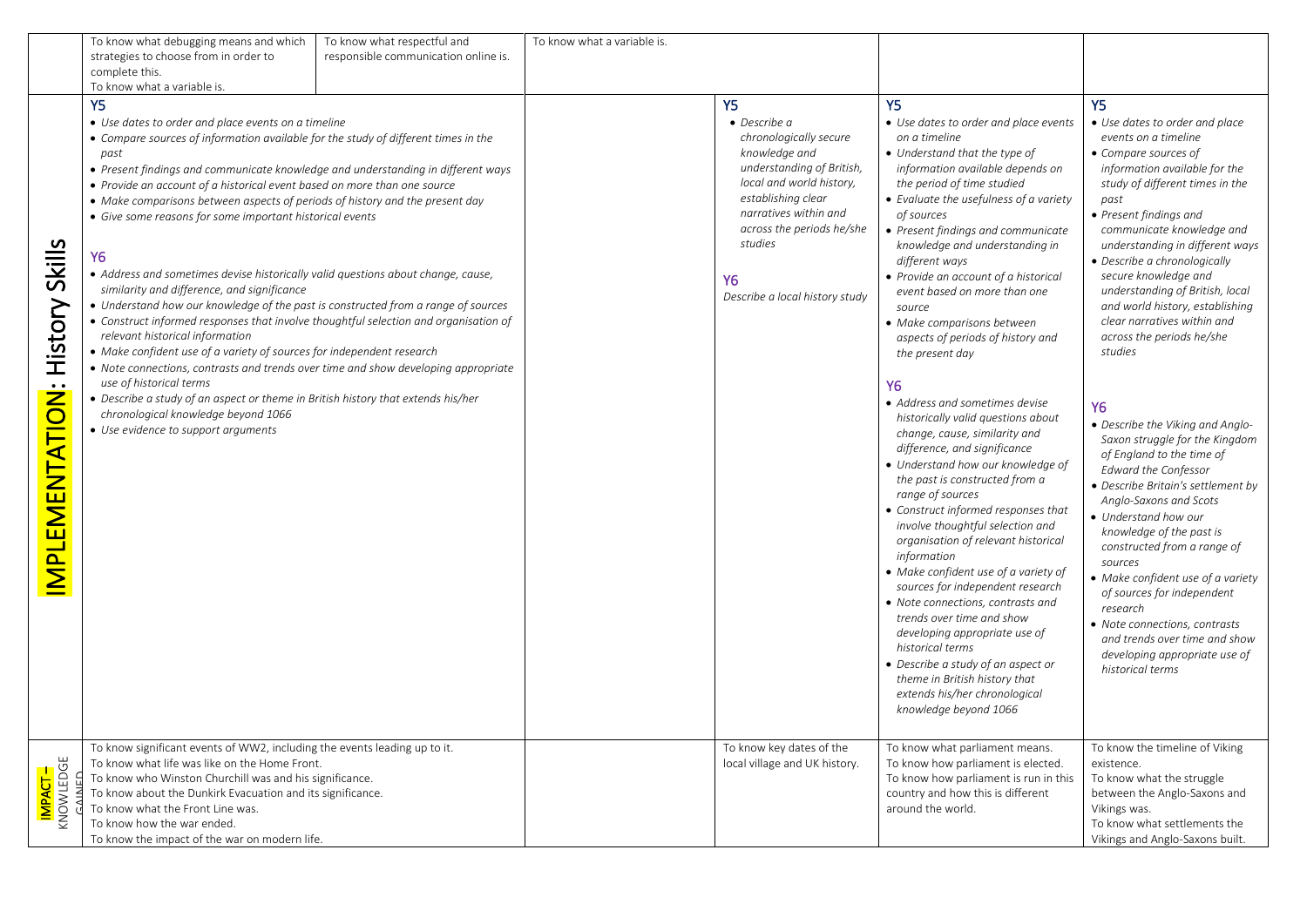|                       |                                                           | Y <sub>5</sub>                                                     | Y <sub>5</sub>                                                   | Y <sub>5</sub>                                                              |                  |                                    |  |
|-----------------------|-----------------------------------------------------------|--------------------------------------------------------------------|------------------------------------------------------------------|-----------------------------------------------------------------------------|------------------|------------------------------------|--|
|                       |                                                           | • Recognise the different shapes                                   | • Compare the physical and                                       | • Understand and use a widening range                                       |                  |                                    |  |
|                       |                                                           | of countries                                                       | human features of a region of                                    | of geographical terms                                                       |                  |                                    |  |
|                       |                                                           |                                                                    | the UK and a region in North                                     | • Recognise the different shapes of                                         |                  |                                    |  |
|                       |                                                           | <b>Y6</b>                                                          | America, identifying similarities                                | countries                                                                   |                  |                                    |  |
|                       |                                                           | • Use maps, atlases, globes and                                    | and differences                                                  | • Know about the wider context of                                           |                  |                                    |  |
| Skills                |                                                           | digital/computer mapping to                                        | • Identify the physical                                          | places e.g. county, region and country                                      |                  |                                    |  |
|                       |                                                           | locate countries and describe                                      | characteristics and key                                          |                                                                             |                  |                                    |  |
|                       |                                                           | features studied                                                   | topographical features of the                                    | <b>Y6</b>                                                                   |                  |                                    |  |
|                       |                                                           | • Describe and understand key                                      | countries within North America                                   | • Use the eight points of a compass, four                                   |                  |                                    |  |
|                       |                                                           | aspects of human geography,                                        |                                                                  | and six-figure grid references, symbols                                     |                  |                                    |  |
|                       |                                                           | including: types of settlement                                     | Υ6                                                               | and key (including the use of Ordnance                                      |                  |                                    |  |
|                       |                                                           | and land use, economic activity                                    | • Name and locate counties and                                   | Survey maps) to build his/her                                               |                  |                                    |  |
|                       |                                                           | including trade links, and the                                     | cities of the United Kingdom,                                    | knowledge of the United Kingdom and                                         |                  |                                    |  |
|                       |                                                           | distribution of natural resources                                  | geographical regions and their                                   | the wider world                                                             |                  |                                    |  |
|                       |                                                           | including energy, food, minerals                                   | identifying human and physical                                   | • Understand and use a widening range                                       |                  |                                    |  |
| Geography             |                                                           | and water                                                          | characteristics, key                                             | of geographical terms e.g. specific                                         |                  |                                    |  |
|                       |                                                           |                                                                    | topographical features                                           | topic vocabulary - urban, rural, land                                       |                  |                                    |  |
|                       |                                                           |                                                                    | (including hills, mountains,                                     | use, sustainability, tributary, trade                                       |                  |                                    |  |
| <b>MPLEMENTATION:</b> |                                                           |                                                                    | coasts and rivers), and land-use<br>patterns; and understand how | links etc.                                                                  |                  |                                    |  |
|                       |                                                           |                                                                    | some of these aspects have                                       | • Describe and understand key aspects                                       |                  |                                    |  |
|                       |                                                           |                                                                    | changed over time                                                | of physical geography,<br>• Describe and understand key aspects             |                  |                                    |  |
|                       |                                                           |                                                                    | • Understand geographical                                        | of human geography, including: types                                        |                  |                                    |  |
|                       |                                                           |                                                                    | similarities and differences                                     | of settlement and land use, economic                                        |                  |                                    |  |
|                       |                                                           |                                                                    | through the study of human and                                   | activity including trade links, and the                                     |                  |                                    |  |
|                       |                                                           |                                                                    | physical geography of a region                                   | distribution of natural resources                                           |                  |                                    |  |
|                       |                                                           |                                                                    | of the United Kingdom, a region                                  | including energy, food, minerals and                                        |                  |                                    |  |
|                       |                                                           |                                                                    | in a European country, and a                                     | water                                                                       |                  |                                    |  |
|                       |                                                           |                                                                    | region within North or South                                     | • Use fieldwork to observe, measure,                                        |                  |                                    |  |
|                       |                                                           |                                                                    | America                                                          | record and present the human and                                            |                  |                                    |  |
|                       |                                                           |                                                                    |                                                                  | physical features in the local area                                         |                  |                                    |  |
|                       |                                                           |                                                                    |                                                                  | using a range of methods, including                                         |                  |                                    |  |
|                       |                                                           |                                                                    |                                                                  | sketch maps, plans and graphs, and                                          |                  |                                    |  |
|                       |                                                           |                                                                    |                                                                  | digital technologies                                                        |                  |                                    |  |
|                       |                                                           |                                                                    |                                                                  | • Use maps, charts etc. to support<br>decision making about the location of |                  |                                    |  |
|                       |                                                           |                                                                    |                                                                  | places e.g. new bypass                                                      |                  |                                    |  |
|                       |                                                           | To know names and shapes of                                        | To know the comparative features                                 | To know the correct geographical                                            |                  |                                    |  |
|                       |                                                           | European countries.                                                | of countries.                                                    | terminology.                                                                |                  |                                    |  |
| IMPACT –<br>Knowledge |                                                           | To know and compare the                                            | To know the physical and human                                   | To know the eight compass points.                                           |                  |                                    |  |
|                       |                                                           | difference between human and                                       | characteristics of different                                     | To know a range of fieldwork techniques.                                    |                  |                                    |  |
|                       |                                                           | physical features.                                                 | countries.                                                       |                                                                             |                  |                                    |  |
|                       |                                                           |                                                                    |                                                                  |                                                                             |                  |                                    |  |
|                       |                                                           |                                                                    |                                                                  |                                                                             |                  |                                    |  |
|                       | Y <sub>5</sub>                                            | Y <sub>5</sub>                                                     | <b>Y5</b>                                                        |                                                                             | <b>Y5</b>        |                                    |  |
|                       | • Confidently and systematically investigate              | • Add collage to a painted, drawn                                  | • Use line, tone and shading to                                  |                                                                             |                  | • Mix colours to express mood,     |  |
|                       | the potential of new and unfamiliar                       | or printed background using a                                      | represent things seen,                                           |                                                                             |                  | divide foreground from             |  |
|                       | materials and use these learnt techniques                 | range of media, different                                          | remembered or imagined in                                        |                                                                             |                  | background or demonstrate tones    |  |
|                       | within his/her work                                       | techniques, colours and textures                                   | three dimensions                                                 |                                                                             |                  | • Experiment with using layers and |  |
|                       | • Evaluate his/her work against their<br>intended outcome | • Develop different ideas which<br>can be used and explain his/her | • Experiment with using layers                                   |                                                                             | colours/textures | overlays to create new             |  |
|                       |                                                           | choices for the materials and                                      | and overlays to create new<br>colours/textures                   |                                                                             |                  |                                    |  |
|                       |                                                           |                                                                    |                                                                  |                                                                             |                  |                                    |  |
|                       |                                                           |                                                                    |                                                                  |                                                                             |                  |                                    |  |
| <b>IMPLEMENT</b>      | <b>Y6</b>                                                 | techniques used                                                    | <b>Y6</b>                                                        |                                                                             | <b>Y6</b>        |                                    |  |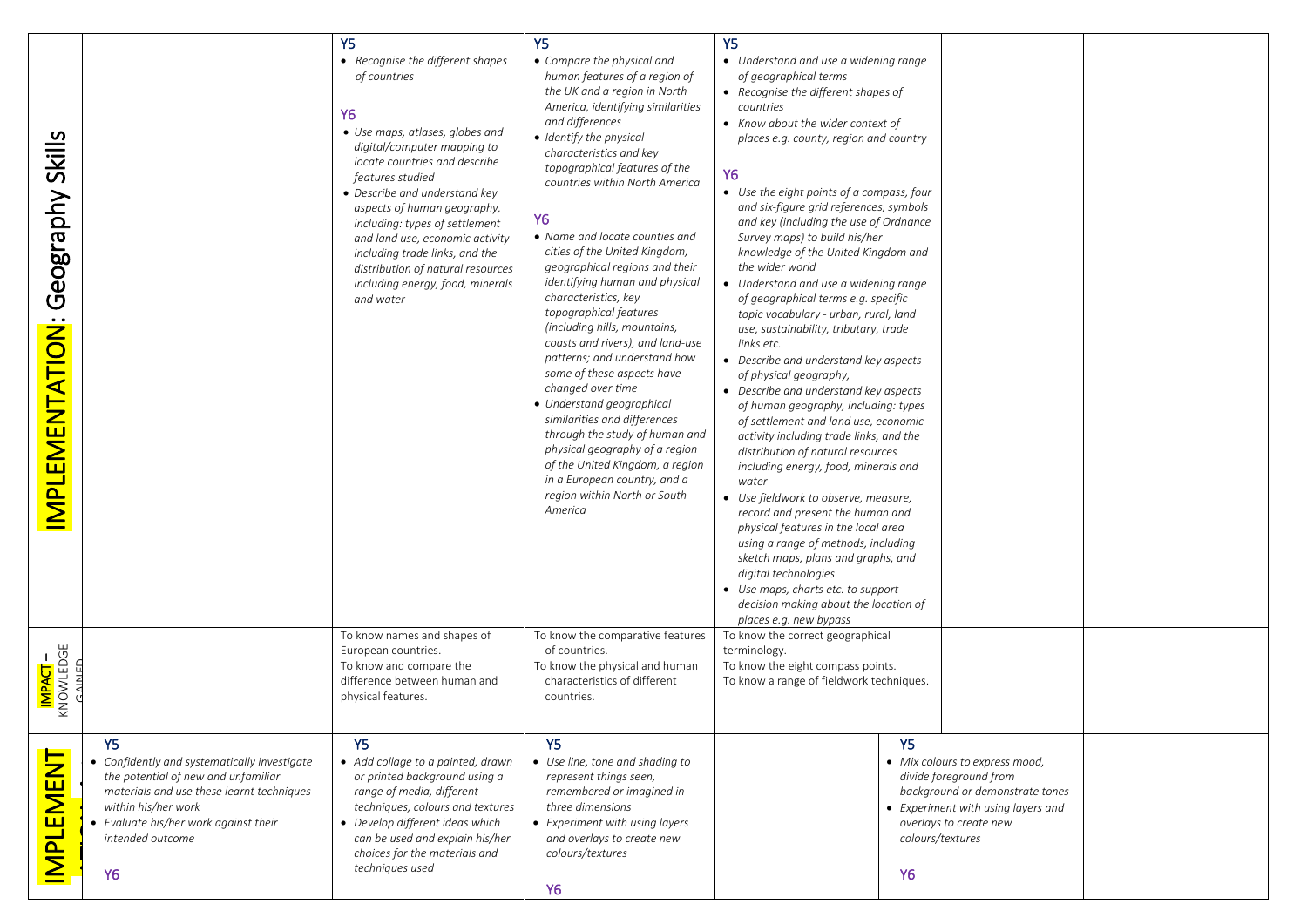|                                                         | • Follow a design brief to achieve an effect for<br>a particular function<br>• Adapt his/her own final work following<br>feedback or discussion based on their<br>preparatory ideas                                                                                                                                                                                                                                                                                                                                                                                                                                                                                                                                                                                                                                                                                                                                                                                                                                                                                                                                                                                                                                                                                                             | Y6         | • Experiment with using layers<br>and overlays to create new<br>colours/textures<br>• Use different techniques,<br>colours and textures when<br>designing and making pieces of<br>work and explain his/her choices | • Select ideas based on first hand<br>observations, experience or<br>imagination and develop these<br>through open ended research<br>Use techniques, colours, tones<br>and effects in an appropriate<br>way to represent things seen -<br>brushstrokes following the<br>direction of the grass, stippling<br>to paint sand, watercolour<br>bleeds to show clouds<br>• Use different techniques,<br>colours and textures when<br>designing and making pieces of<br>work and explain his/her<br>choices |                                                                                                                                                                                                                                                                                                                                                                                                                                                                                                                                                                                                                                                                                                                 | • Begin to develop an awareness of<br>composition, scale and proportion<br>in their work<br>• Use different techniques, colours<br>and textures when designing and<br>making pieces of work and explain<br>his/her choices            |                                                                               |                                                                                                                                                                                                                                                                                                                                                                                                                                                                                                                                                                                                                                                                                                                                                                                                                                                                                                                                                                                                                                                                                                                                                                                                             |
|---------------------------------------------------------|-------------------------------------------------------------------------------------------------------------------------------------------------------------------------------------------------------------------------------------------------------------------------------------------------------------------------------------------------------------------------------------------------------------------------------------------------------------------------------------------------------------------------------------------------------------------------------------------------------------------------------------------------------------------------------------------------------------------------------------------------------------------------------------------------------------------------------------------------------------------------------------------------------------------------------------------------------------------------------------------------------------------------------------------------------------------------------------------------------------------------------------------------------------------------------------------------------------------------------------------------------------------------------------------------|------------|--------------------------------------------------------------------------------------------------------------------------------------------------------------------------------------------------------------------|-------------------------------------------------------------------------------------------------------------------------------------------------------------------------------------------------------------------------------------------------------------------------------------------------------------------------------------------------------------------------------------------------------------------------------------------------------------------------------------------------------|-----------------------------------------------------------------------------------------------------------------------------------------------------------------------------------------------------------------------------------------------------------------------------------------------------------------------------------------------------------------------------------------------------------------------------------------------------------------------------------------------------------------------------------------------------------------------------------------------------------------------------------------------------------------------------------------------------------------|---------------------------------------------------------------------------------------------------------------------------------------------------------------------------------------------------------------------------------------|-------------------------------------------------------------------------------|-------------------------------------------------------------------------------------------------------------------------------------------------------------------------------------------------------------------------------------------------------------------------------------------------------------------------------------------------------------------------------------------------------------------------------------------------------------------------------------------------------------------------------------------------------------------------------------------------------------------------------------------------------------------------------------------------------------------------------------------------------------------------------------------------------------------------------------------------------------------------------------------------------------------------------------------------------------------------------------------------------------------------------------------------------------------------------------------------------------------------------------------------------------------------------------------------------------|
| IMPACT –<br>Knowledge                                   | To know which materials to use in their work<br>to create different effects.<br>To know that evaluating work can lead to<br>successful outcomes.<br>To know the layout of a design brief.                                                                                                                                                                                                                                                                                                                                                                                                                                                                                                                                                                                                                                                                                                                                                                                                                                                                                                                                                                                                                                                                                                       | technique. | To know the techniques involved<br>in making collage and creating<br>shade and tone using this<br>To know to adapt final work to<br>ensure a successful piece.                                                     | To know the terms of line, tone<br>and shading and what these look<br>like in practice.<br>To know which textures to use<br>when designing and making<br>pieces.                                                                                                                                                                                                                                                                                                                                      |                                                                                                                                                                                                                                                                                                                                                                                                                                                                                                                                                                                                                                                                                                                 | To know techniques for mixing<br>colours effectively.<br>To know the terms composition,<br>scale and proportion and what these<br>look like in practice.<br>To know techniques, colours and<br>textures needed for different effects. |                                                                               |                                                                                                                                                                                                                                                                                                                                                                                                                                                                                                                                                                                                                                                                                                                                                                                                                                                                                                                                                                                                                                                                                                                                                                                                             |
| <b>Skills</b><br>Ъ<br><b>ΜΕΝΤΑΤΙΟΝ:</b><br><b>IMPLE</b> | Y <sub>5</sub><br>• Use his/her research into existing products and<br>his/her market research to inform the design of<br>his/her own innovative product<br>• Create prototypes to show his/her ideas<br>• Make careful and precise measurements so that<br>joins, holes and openings are in exactly the right<br>place<br>• Produce step by step plans to guide his/her making,<br>demonstrating that he/she can apply his/her<br>knowledge of different materials, tools and<br>techniques<br>• Make detailed evaluations about existing products<br>and his/her own considering the views of others to<br>improve his/her work<br>• Build more complex 3D structures and apply his/her<br>knowledge of strengthening techniques to make<br>them stronger or more stable<br>Υ6<br>• Use research he/she has done into famous designers<br>and inventors to inform the design of his/her own<br>innovative products<br>• Generate, develop, model and communicate his/her<br>ideas through discussion, annotated sketches, cross-<br>sectional and exploded diagrams, prototypes, pattern<br>pieces and computer-aided design<br>• Apply his/her knowledge of materials and techniques<br>to refine and rework his/her product to improve its<br>functional properties and aesthetic qualities |            |                                                                                                                                                                                                                    |                                                                                                                                                                                                                                                                                                                                                                                                                                                                                                       | Y <sub>5</sub><br>• Understand the main food<br>groups and the different<br>nutrients that are<br>important for health<br>• Understand how a variety<br>of ingredients are grown,<br>reared, caught and<br>processed to make them<br>safe and palatable / tasty<br>to eat<br>• Select appropriate<br>ingredients and use a<br>wide range of techniques<br>to combine them<br>$\bullet$ Y6<br>• Confidently plan a series<br>of healthy meals based on<br>the principles of a healthy<br>and varied diet<br>• Use information on food<br>labels to inform choices<br>• Research, plan and<br>prepare and cook a<br>savoury dish, applying<br>his/her knowledge of<br>ingredients and his/her<br>technical skills |                                                                                                                                                                                                                                       | Y <sub>5</sub><br>place<br>and techniques<br><b>Y6</b><br>design<br>qualities | • Make careful and precise measurements so that<br>joins, holes and openings are in exactly the right<br>• Produce step by step plans to guide his/her<br>making, demonstrating that he/she can apply<br>his/her knowledge of different materials, tools<br>• Make detailed evaluations about existing<br>products and his/her own considering the views<br>of others to improve his/her work<br>• Build more complex 3D structures and apply<br>his/her knowledge of strengthening techniques to<br>make them stronger or more stable<br>• Understand how to use more complex<br>mechanical and electrical systems<br>• Use research he/she has done into famous<br>designers and inventors to inform the design of<br>his/her own innovative products<br>• Generate, develop, model and communicate<br>his/her ideas through discussion, annotated<br>sketches, cross-sectional and exploded diagrams,<br>prototypes, pattern pieces and computer-aided<br>• Apply his/her knowledge of materials and<br>techniques to refine and rework his/her product<br>to improve its functional properties and aesthetic<br>• Use technical knowledge accurate skills to<br>problem solve during the making process |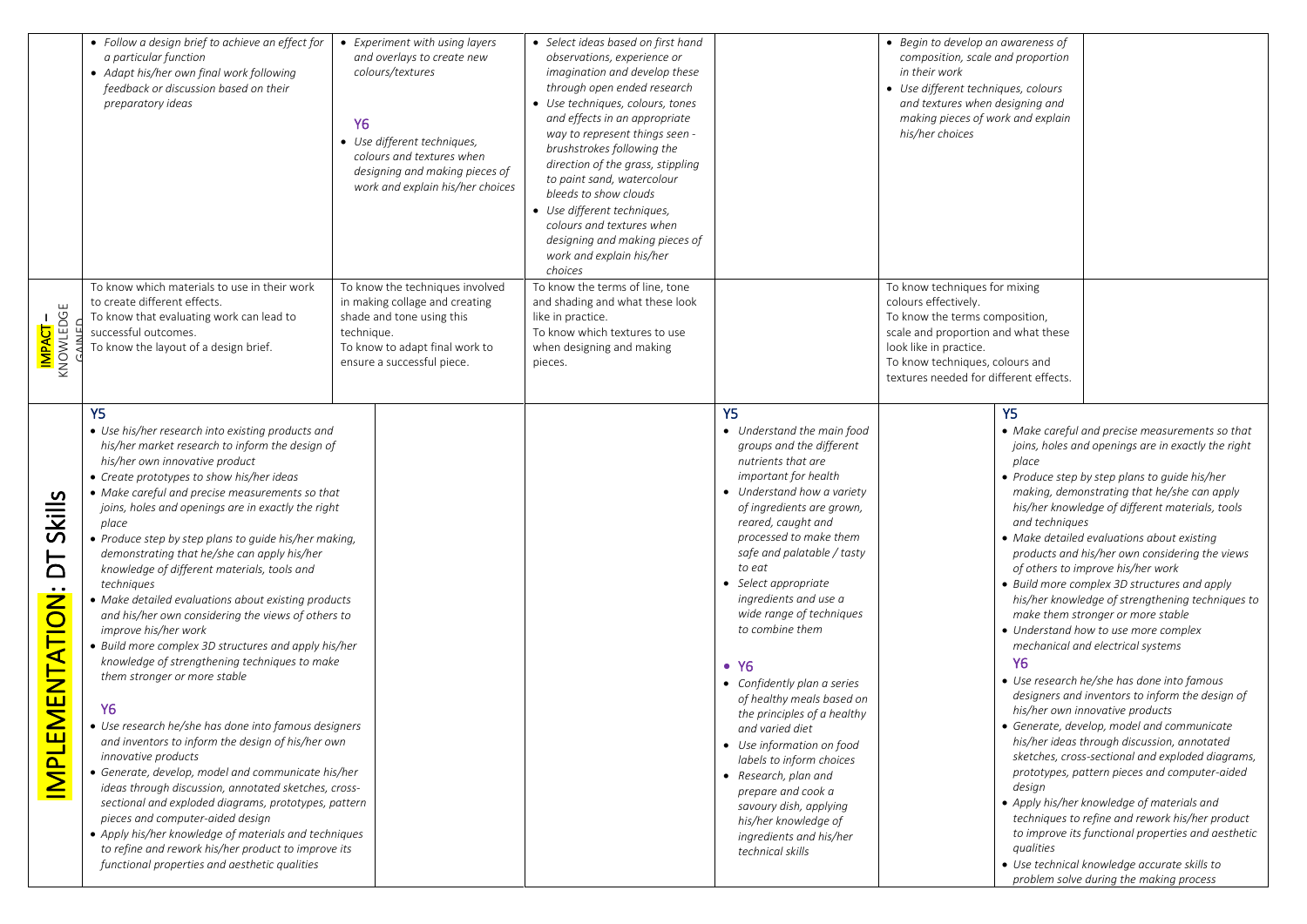|                                      | • Use technical knowledge accurate skills to problem<br>solve during the making process<br>• Use his/her knowledge of famous designs to further<br>explain the effectiveness of existing products and<br>products he/she have made<br>• Use a wide range of methods to strengthen, stiffen<br>and reinforce complex structures and can use them<br>accurately and appropriately                                                                                                                                                                                                                                                                                                                                                                                                                                                                                                                                                                                                                                                                                                                                                                                                                                                                                                                                                                                                                                                                                                                   |                                                                                                                                                                                                                                                                                                                      |                                                                                                                                                                                                                                                 |                                                                                                                                                                                                                                                                        | • Use his/her knowledge of famous designs to<br>further explain the effectiveness of existing<br>products and products he/she have made<br>• Use a wide range of methods to strengthen,<br>stiffen and reinforce complex structures and can<br>use them accurately and appropriately<br>• Apply his/her understanding of computing to<br>program, monitor and control his/her product |
|--------------------------------------|---------------------------------------------------------------------------------------------------------------------------------------------------------------------------------------------------------------------------------------------------------------------------------------------------------------------------------------------------------------------------------------------------------------------------------------------------------------------------------------------------------------------------------------------------------------------------------------------------------------------------------------------------------------------------------------------------------------------------------------------------------------------------------------------------------------------------------------------------------------------------------------------------------------------------------------------------------------------------------------------------------------------------------------------------------------------------------------------------------------------------------------------------------------------------------------------------------------------------------------------------------------------------------------------------------------------------------------------------------------------------------------------------------------------------------------------------------------------------------------------------|----------------------------------------------------------------------------------------------------------------------------------------------------------------------------------------------------------------------------------------------------------------------------------------------------------------------|-------------------------------------------------------------------------------------------------------------------------------------------------------------------------------------------------------------------------------------------------|------------------------------------------------------------------------------------------------------------------------------------------------------------------------------------------------------------------------------------------------------------------------|---------------------------------------------------------------------------------------------------------------------------------------------------------------------------------------------------------------------------------------------------------------------------------------------------------------------------------------------------------------------------------------|
| <b>IMPACT -</b><br>KNOWLEDGE         | To know the process of using market research to<br>inform designs.<br>To know what a prototype is.<br>To know famous inventors and designers and their<br>work.<br>To know the process needed for strengthening and<br>stiffening a structure.                                                                                                                                                                                                                                                                                                                                                                                                                                                                                                                                                                                                                                                                                                                                                                                                                                                                                                                                                                                                                                                                                                                                                                                                                                                    |                                                                                                                                                                                                                                                                                                                      | To know the importance of<br>the main food groups.<br>To know the process of how<br>food is grown and produced.<br>To know techniques used to<br>create different foods.                                                                        | construction.<br>strengthened.<br>different requirements.                                                                                                                                                                                                              | To know a variety of skills and techniques used in<br>To know how a range of structures have been<br>To know which materials will be most effective for                                                                                                                                                                                                                               |
| Skills<br>R<br><b>MPLEMENTATION:</b> | <b>RE OTHER FAITHS</b><br>RE: Understanding Christianity -<br><b>JUDAISM</b><br><b>INCARNATION</b><br><b>Exploring beliefs and values</b><br>• Link previous learning about<br>Begin to identify the impact religion has<br>God together to form ideas<br>$\bullet$<br>on believers' lives and describe some<br>and opinions.<br>forms of religious expression.<br>Explain how Jesus has made<br>$\bullet$<br>Pupils identify what influences them,<br>$\bullet$<br>an impact on Christian's lives.<br>making links between aspects of their<br>Understand and explain the<br>$\bullet$<br>own and others' experiences.<br>terminology Messiah, rescuer,<br>Describe what a believer might learn<br>anointed.<br>from a religious story.<br>Compare some of the things that<br>influence me with those that influence<br>other people.<br>Pupils use a developing religious<br>vocabulary to describe and show<br>understanding of sources, practices,<br>beliefs, ideas, feelings and experiences.<br>They make links between them, and<br>describe some similarities and<br>differences both within and between<br>religions.<br>Raise, and suggest answers to, questions<br>of identity, belonging, meaning, purpose,<br>truth and commitments. They describe<br>what inspires and influences themselves<br>and others.<br>Describe and explore the real<br>$\bullet$<br>importance of the Torah for Jews.<br>Describe and question what Shabbat<br>contributes to the Jewish pattern of life. | RE: What does it mean to be a<br>Hindu?<br>Make links between<br>$\bullet$<br>Hinduism and other known<br>religions.<br>$\bullet$<br>Compare and contrast<br>traditions, beliefs and texts<br>for Hindus and Christians.<br>Explain features of traditional<br>$\bullet$<br>Hindu services, ceremonies<br>and homes. | <b>RE: Understanding</b><br><b>Christianity - SALVATION</b><br>• Explain what Salvation<br>means.<br>Explain and understand<br>messages given through<br>the Bible.<br>Explain the purpose and<br>impact of Holy<br>Communion on<br>Christians. | RE: Understanding Christianity -<br><b>CREATION AND FALL</b><br>Be able to debate a range of<br>$\bullet$<br>religious ideas and beliefs.<br>• Compare thoughts of scientists<br>and religions on creation.<br>Give reasons for philosophical<br>answers to questions. | RE: What can we learn from a<br>Mosque? What are the<br>significant times of the year for<br>Muslims?<br>• Compare and contrast lives<br>and beliefs of Muslims and<br>Christians, as well as other<br>known religions.<br>Explain traditions of Muslim<br>$\bullet$<br>festivals.                                                                                                    |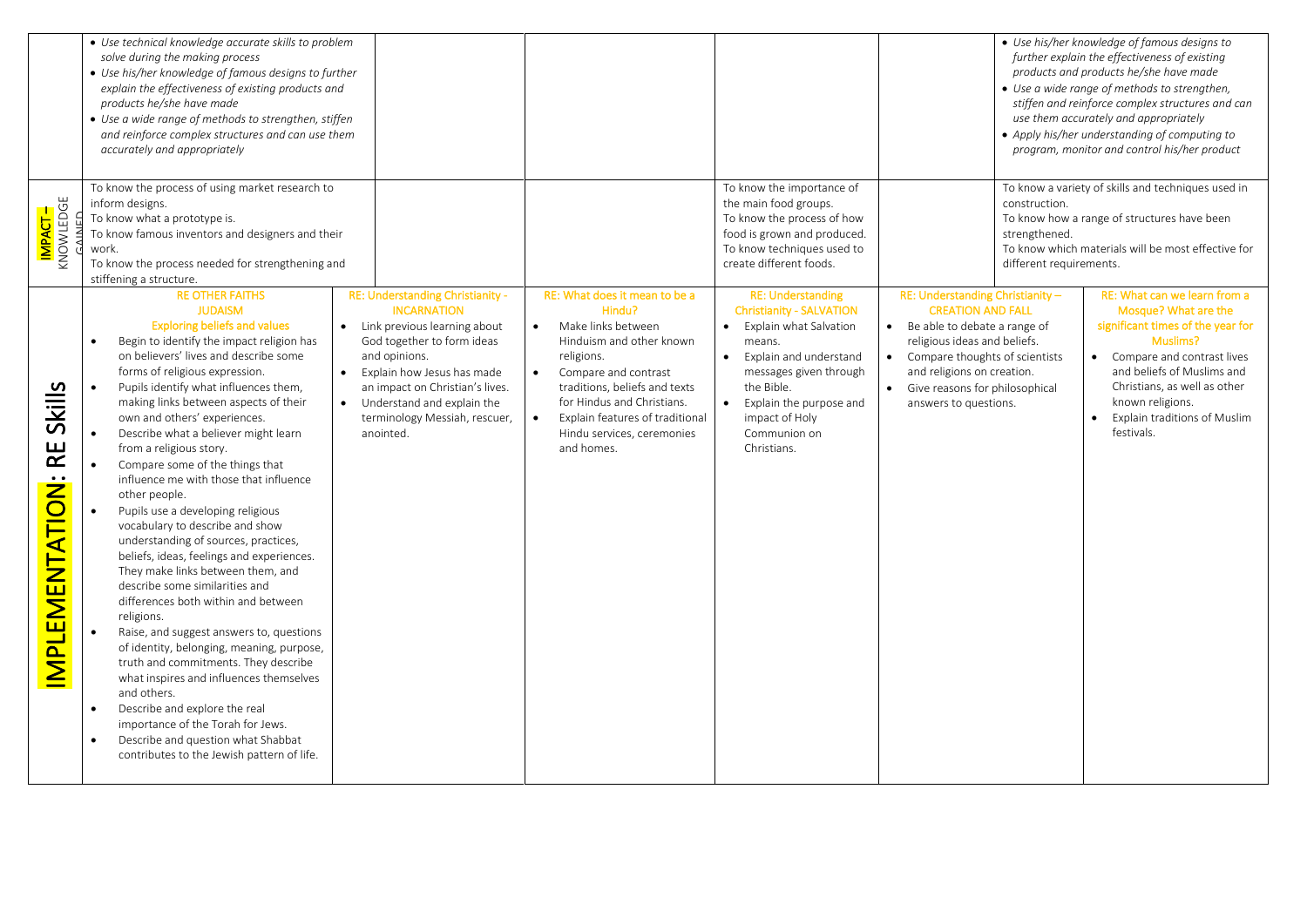| <b>GAINED</b><br>KNOWLEDGE | To know religious words and<br>describe some of the different ways<br>in which people show their belief.<br>To know the central place of the<br>$\bullet$<br>Torah in the Synagogue and<br>identify some content of the Torah.<br>To know the significance of the<br>$\bullet$<br>story of 'The Exodus' for Jewish<br>people today.<br>To understand the importance of<br>$\bullet$<br>Passover (Pesach) for Jews.<br>To know how the events of the<br>Holocaust affected the Jewish faith<br>and beliefs. | Pupils know that Jesus was<br>$\bullet$<br>Jewish.<br>• Pupils know that Christians<br>believe Jesus is God in the<br>flesh.<br>Pupils know that Christians<br>believe that his birth, life,<br>death and resurrection were<br>part of a longer plan by God to<br>restore the relationship<br>between humans and God.<br>Pupils know that the Old<br>Testament talks about a<br>'rescuer' or 'anointed one' - a<br>messiah. Some texts talk about<br>what this 'messiah' would be<br>like.<br>Pupils know that Christians<br>$\bullet$<br>believe that Jesus fulfilled<br>these expectations, and that<br>he is the Messiah.<br>Pupils know that Christians see<br>$\bullet$<br>Jesus as their Saviour. | Pupils know that Hindus<br>$\bullet$<br>believe in one supreme<br>reality (Brahman) and be<br>able to name and describe<br>the main forms the reality<br>takes.<br>Pupils know that Hinduism is<br>$\bullet$<br>a way of life aimed at<br>reaching moksha, and the<br>ways this can be achieved.<br>Pupils know that the main<br>$\bullet$<br>features of family and home<br>life including diet, worship at<br>home, music and dance.<br>Pupils know that there are a<br>$\bullet$<br>number of sacred texts<br>including the Ramayana,<br>Mahabharata, Bhagavad<br>Gita and Upanishads.<br>Pupils know the events that<br>$\bullet$<br>mark important times in the<br>life of a Hindu eg horoscopes,<br>sacred thread ceremony,<br>marriage and death. | Pupils know that Christians<br>$\bullet$<br>read the 'big story' of the<br>Bible sa pointing out the<br>need for God to save<br>people.<br>Pupils know that the<br>Gospels give accounts of<br>Jesus' death and<br>resurrection.<br>Pupils know that the New<br>$\bullet$<br>Testament says that Jesus'<br>death was somehow 'for<br>us'.<br>Pupils know that Christians<br>$\bullet$<br>interpret this in a variety<br>of ways.<br>Pupils know that Christians<br>$\bullet$<br>remember Jesus' sacrifice<br>through the service of Holy<br>Communio.<br>Pupils know that belief in<br>$\bullet$<br>Jesus' resurrection<br>confirms to Christians that<br>Jesus is the incarnate Son<br>of God, but also that death<br>is not the end.<br>Pupils know that this belief<br>$\bullet$<br>gives Christians hope for<br>life with God, starting now<br>and continuing in a new<br>life<br>Pupils know that Christians<br>$\bullet$<br>believe that Jesus calls<br>them to sacrifice their own<br>needs to the needs of<br>others. | Pupils know that there is<br>debate and controversy around<br>the relationship between the<br>accounts of creation in Genesis<br>and contemporary scientific<br>accounts.<br>Pupils know that these debates<br>$\bullet$<br>and controversies relate to the<br>purpose and interpretation of<br>the texts.<br>Pupils know that there are<br>$\bullet$<br>many scientists through history<br>and now who are Christians.<br>$\bullet$<br>Pupils know that the<br>discoveries of science make<br>Christians wonder even more<br>about the power and majesty<br>of the creator. | Pupils know the main<br>features of a mosque.<br>Pupils know how the<br>mosque is used for prayer.<br>Pupils know how the<br>features of the mosque<br>reflect the beliefs of those<br>who pray there.<br>Pupils know the main beliefs<br>and practices associated<br>with:<br>Ramadan<br>$\bullet$<br>Id-ul-Fitr (marks the<br>$\bullet$<br>end of Ramadan)<br>Најј<br>$\bullet$<br>Id-ul-Adha (celebrates<br>$\bullet$<br>the end of Hajj) |
|----------------------------|------------------------------------------------------------------------------------------------------------------------------------------------------------------------------------------------------------------------------------------------------------------------------------------------------------------------------------------------------------------------------------------------------------------------------------------------------------------------------------------------------------|---------------------------------------------------------------------------------------------------------------------------------------------------------------------------------------------------------------------------------------------------------------------------------------------------------------------------------------------------------------------------------------------------------------------------------------------------------------------------------------------------------------------------------------------------------------------------------------------------------------------------------------------------------------------------------------------------------|----------------------------------------------------------------------------------------------------------------------------------------------------------------------------------------------------------------------------------------------------------------------------------------------------------------------------------------------------------------------------------------------------------------------------------------------------------------------------------------------------------------------------------------------------------------------------------------------------------------------------------------------------------------------------------------------------------------------------------------------------------|-------------------------------------------------------------------------------------------------------------------------------------------------------------------------------------------------------------------------------------------------------------------------------------------------------------------------------------------------------------------------------------------------------------------------------------------------------------------------------------------------------------------------------------------------------------------------------------------------------------------------------------------------------------------------------------------------------------------------------------------------------------------------------------------------------------------------------------------------------------------------------------------------------------------------------------------------------------------------------------------------------------------------------|------------------------------------------------------------------------------------------------------------------------------------------------------------------------------------------------------------------------------------------------------------------------------------------------------------------------------------------------------------------------------------------------------------------------------------------------------------------------------------------------------------------------------------------------------------------------------|----------------------------------------------------------------------------------------------------------------------------------------------------------------------------------------------------------------------------------------------------------------------------------------------------------------------------------------------------------------------------------------------------------------------------------------------|
|----------------------------|------------------------------------------------------------------------------------------------------------------------------------------------------------------------------------------------------------------------------------------------------------------------------------------------------------------------------------------------------------------------------------------------------------------------------------------------------------------------------------------------------------|---------------------------------------------------------------------------------------------------------------------------------------------------------------------------------------------------------------------------------------------------------------------------------------------------------------------------------------------------------------------------------------------------------------------------------------------------------------------------------------------------------------------------------------------------------------------------------------------------------------------------------------------------------------------------------------------------------|----------------------------------------------------------------------------------------------------------------------------------------------------------------------------------------------------------------------------------------------------------------------------------------------------------------------------------------------------------------------------------------------------------------------------------------------------------------------------------------------------------------------------------------------------------------------------------------------------------------------------------------------------------------------------------------------------------------------------------------------------------|-------------------------------------------------------------------------------------------------------------------------------------------------------------------------------------------------------------------------------------------------------------------------------------------------------------------------------------------------------------------------------------------------------------------------------------------------------------------------------------------------------------------------------------------------------------------------------------------------------------------------------------------------------------------------------------------------------------------------------------------------------------------------------------------------------------------------------------------------------------------------------------------------------------------------------------------------------------------------------------------------------------------------------|------------------------------------------------------------------------------------------------------------------------------------------------------------------------------------------------------------------------------------------------------------------------------------------------------------------------------------------------------------------------------------------------------------------------------------------------------------------------------------------------------------------------------------------------------------------------------|----------------------------------------------------------------------------------------------------------------------------------------------------------------------------------------------------------------------------------------------------------------------------------------------------------------------------------------------------------------------------------------------------------------------------------------------|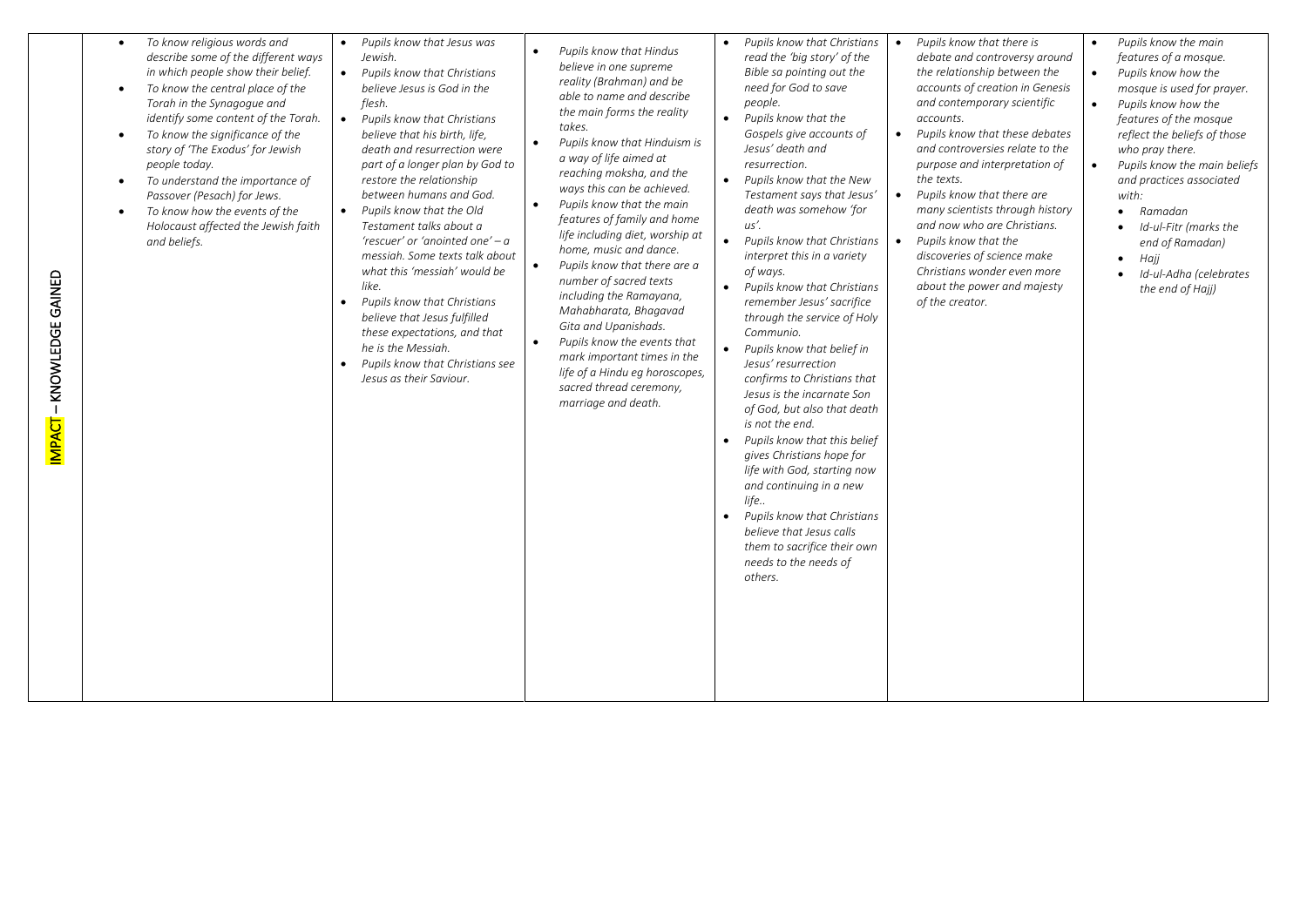| Skills<br><b>IMPLEMENTATION: Music</b>            | Y5<br>• Understand how pulse, rhythm<br>and pitch work together<br>• Sing as part of an ensemble with<br>increasing confidence and<br>precision<br>• Develop an increasing<br>understanding of the history and<br>context of music<br>Υ6<br>• Sing as part of an ensemble with<br>full confidence and precision<br>• Develop a deeper understanding<br>of the history and context of<br>music<br>• Appropriately discuss the<br>dimensions of music and<br>recognise them in music heard<br>Appreciate and understand a wide<br>range of high-quality live and<br>recorded music drawn from<br>different traditions and from great<br>composers and musicians | Υ5<br>• Understand how pulse, rhythm<br>and pitch work together<br>• Sing as part of an ensemble with<br>increasing confidence and<br>precision<br>• Listen with attention to detail<br>and recall sounds with increasing<br>aural memory<br>Υ6<br>• Sing as part of an ensemble with<br>full confidence and precision<br>• Appropriately discuss the<br>dimensions of music and<br>recognise them in music heard<br>• Listen with attention to detail<br>and recall sounds with increasing<br>aural memory and accuracy | Υ5<br>• Compose complex rhythms from<br>an increasing aural memory<br>• Understand how pulse, rhythm<br>and pitch work together<br>• Improvise with increasing<br>confidence using own voice,<br>rhythms and varied pitch<br>• Use and develop an<br>understanding of formal, written<br>notation which includes staff,<br>semibreves and dotted crotchets<br>Υ6<br>• Create a simple composition and<br>record using formal notation<br>• Deepen an understanding and<br>use of formal, written notation<br>which includes staff, semibreves<br>and dotted crotchets<br>• Improvise and compose music<br>for a range of purposes using the<br>inter-related dimensions of music | Y5<br>• Play and perform in solo or<br>ensemble contexts with some<br>accuracy, control, fluency and<br>expression<br>• Use and develop an<br>understanding of formal, written<br>notation which includes staff,<br>semibreves and dotted crotchets<br>Υ6<br>• Play and perform in solo or<br>ensemble contexts with<br>increasing accuracy, control,<br>fluency and expression<br>• Deepen an understanding and<br>use of formal, written notation<br>which includes staff, semibreves<br>and dotted crotchets | Y5<br>• Develop an increasing<br>understanding of the history and<br>context of music<br>Υ6<br>• Develop a deeper understanding<br>of the history and context of<br>music<br>• Appropriately discuss the<br>dimensions of music and<br>recognise them in music heard<br>• Appreciate and understand a<br>wide range of high-quality live<br>and recorded music drawn from<br>different traditions and from<br>great composers and musicians | Y5<br>• Understand how pulse, rhythm<br>and pitch work together<br>• Sing as part of an ensemble with<br>increasing confidence and<br>precision<br>• Listen with attention to detail<br>and recall sounds with increasing<br>aural memory<br>Υ6<br>• Sing as part of an ensemble with<br>full confidence and precision<br>• Appropriately discuss the<br>dimensions of music and<br>recognise them in music heard<br>Listen with attention to detail and<br>recall sounds with increasing aural<br>memory and accuracy |
|---------------------------------------------------|---------------------------------------------------------------------------------------------------------------------------------------------------------------------------------------------------------------------------------------------------------------------------------------------------------------------------------------------------------------------------------------------------------------------------------------------------------------------------------------------------------------------------------------------------------------------------------------------------------------------------------------------------------------|--------------------------------------------------------------------------------------------------------------------------------------------------------------------------------------------------------------------------------------------------------------------------------------------------------------------------------------------------------------------------------------------------------------------------------------------------------------------------------------------------------------------------|----------------------------------------------------------------------------------------------------------------------------------------------------------------------------------------------------------------------------------------------------------------------------------------------------------------------------------------------------------------------------------------------------------------------------------------------------------------------------------------------------------------------------------------------------------------------------------------------------------------------------------------------------------------------------------|-----------------------------------------------------------------------------------------------------------------------------------------------------------------------------------------------------------------------------------------------------------------------------------------------------------------------------------------------------------------------------------------------------------------------------------------------------------------------------------------------------------------|---------------------------------------------------------------------------------------------------------------------------------------------------------------------------------------------------------------------------------------------------------------------------------------------------------------------------------------------------------------------------------------------------------------------------------------------|------------------------------------------------------------------------------------------------------------------------------------------------------------------------------------------------------------------------------------------------------------------------------------------------------------------------------------------------------------------------------------------------------------------------------------------------------------------------------------------------------------------------|
| KNOWLEDGE GAINED                                  | To know what rhythm, pulse and<br>pitch are.<br>To know what a composition is.<br>To know the differences between<br>genres of music.<br>To know the significance of<br>different traditions of music                                                                                                                                                                                                                                                                                                                                                                                                                                                         | To know what rhythm, pulse and<br>pitch are.                                                                                                                                                                                                                                                                                                                                                                                                                                                                             | To know what rhythm, pulse and<br>pitch are.<br>To know what improvisation means.<br>To know what a composition is.                                                                                                                                                                                                                                                                                                                                                                                                                                                                                                                                                              | To know what rhythm, pulse and<br>pitch are.                                                                                                                                                                                                                                                                                                                                                                                                                                                                    | To know the differences between<br>genres of music.<br>To know the significance of<br>different traditions of music                                                                                                                                                                                                                                                                                                                         | To know what rhythm, pulse and<br>pitch are.                                                                                                                                                                                                                                                                                                                                                                                                                                                                           |
| <u></u><br>PLEMENTATIO<br>$\overline{\bf \Sigma}$ | Y5<br>• I can face new challenges positively and<br>know how to set personal goals<br>• I understand my rights and<br>responsibilities as a British citizen<br>I understand my rights and<br>responsibilities as a British citizen and as<br>a member of my school<br>· I can make choices about my own<br>behaviour because I understand how<br>rewards and consequences feel<br>· I understand how an individual's behaviour<br>can impact on a group<br>· I understand how democracy and having a<br>voice benefits the school community and<br>know how to participate in this                                                                            | Y <sub>5</sub><br>I understand that cultural<br>differences sometimes cause<br>conflict<br>I understand what racism is<br>I understand how rumour-<br>spreading and name-calling<br>can be bullying behaviours<br>I can explain the difference<br>$\bullet$<br>between direct and indirect<br>types of bullying<br>I can compare my life with<br>$\bullet$<br>people in the developing world<br>I can understand a different<br>$\bullet$<br>culture from my own<br><b>Y6</b>                                            | Y <sub>5</sub><br>I understand that I will<br>$\bullet$<br>need money to help me<br>achieve some of my dreams<br>I know about a range of<br>$\bullet$<br>jobs carried out by people<br>I know and have explored<br>how much people earn in<br>different jobs<br>I can identify a job I<br>$\bullet$<br>would like to do when I<br>grow up and understand<br>what motivates me and<br>what I need to do to<br>achieve it<br>I can describe the dreams<br>$\bullet$<br>and goals of young people                                                                                                                                                                                   | <b>Y5</b><br>I know the health risks of<br>smoking and can tell you<br>how tobacco affects the<br>lungs, liver and heart.<br>I know some of the risks<br>with misusing alcohol,<br>including anti-social<br>behaviour, and how it<br>affects the liver and heart<br>I know and can put into<br>practice basic emergency<br>aid procedures (including<br>recovery position) and<br>know how to get help in<br>emergency situations                                                                               | <b>Y5</b><br>I have an accurate picture<br>of who I am as a person in<br>terms of my<br>characteristics and<br>personal qualities<br>I understand that<br>belonging to an online<br>community can have<br>positive and negative<br>consequences<br>I understand there are<br>$\bullet$<br>rights and responsibilities<br>in an online community or<br>social network                                                                        | <b>Y5</b><br>I am aware of my own self-<br>image and how my body<br>image fits into that<br>I can explain how a girl's<br>body changes during<br>puberty and understand<br>the importance of looking<br>after yourself physically<br>and emotionally<br>I can describe how boys'<br>and girls' bodies change<br>during puberty<br>I understand that sexual<br>intercourse can lead to<br>conception and that is how<br>babies are usually made I                                                                       |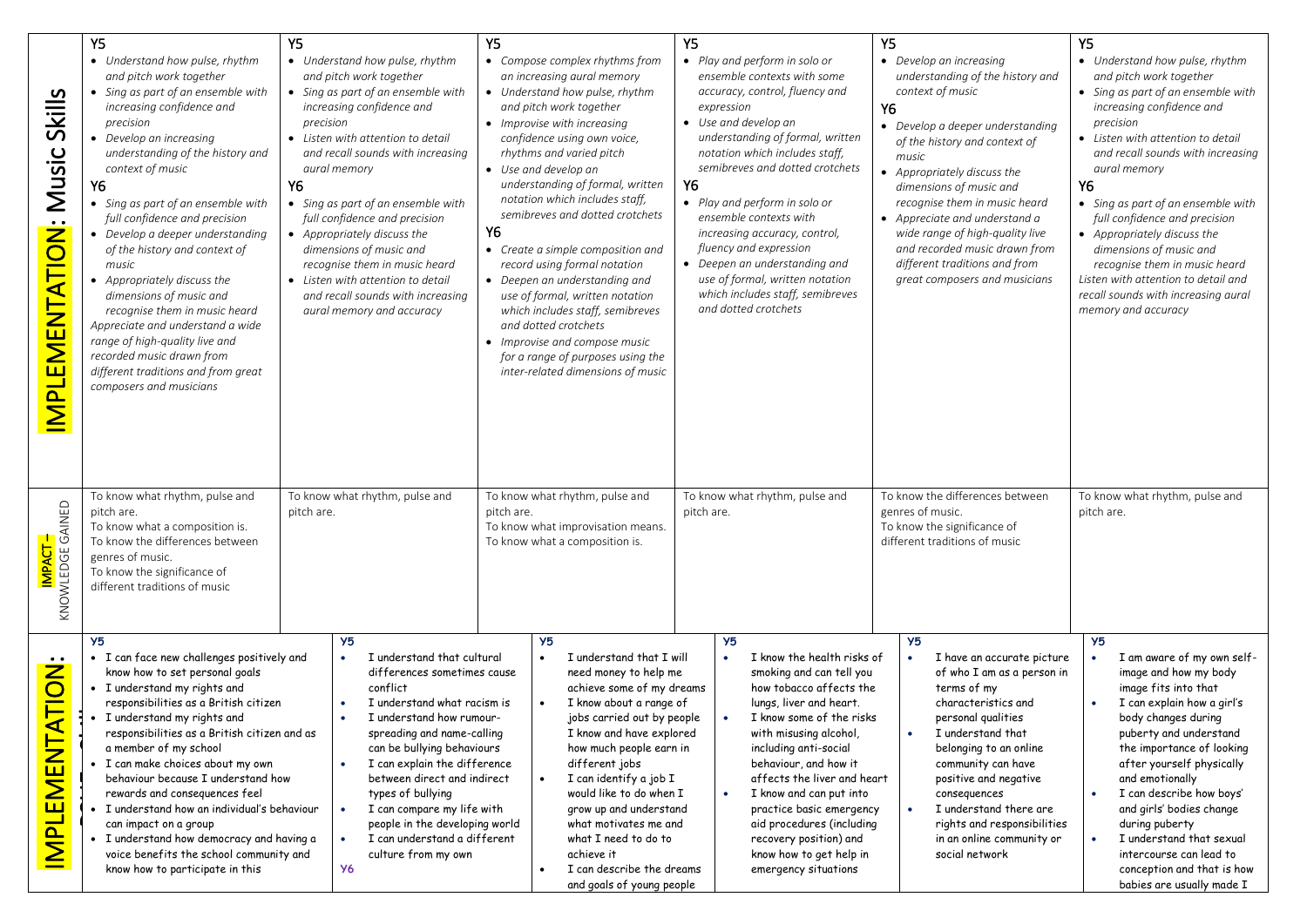|                                     | <b>Y6</b><br>• I can identify my goals for this year,<br>understand my fears and worries about<br>the future and know how to express them<br>• I know that there are universal rights for<br>all children but for many children these<br>rights are not met<br>• I understand that my actions affect other<br>people locally and globally<br>• I can make choices about my own<br>behaviour because I understand how<br>rewards and consequences feel and I<br>understand how these relate to my rights<br>and responsibilities<br>• I understand how an individual's behaviour<br>can impact on a group<br>• I understand how democracy and having a<br>voice benefits the school community | • I understand there are<br>different perceptions about<br>what normal means<br>• I understand how being<br>different could affect<br>someone's life<br>• I can explain some of the ways<br>in which one person or a group<br>can have power over another<br>• I know some of the reasons why<br>people use bullying behaviours<br>• I can give examples of people<br>with disabilities who lead<br>amazing lives<br>· I can explain ways in which<br>difference can be a source of<br>conflict and a cause for<br>celebration | in a culture different to<br>mine<br>I understand that<br>$\bullet$<br>communicating with<br>someone in a different<br>culture means we can learn<br>from each other and I can<br>identify a range of ways<br>that we could support each<br>other<br>I can encourage my peers<br>$\bullet$<br>to support young people<br>here and abroad to meet<br>their aspirations, and<br>suggest ways we might do<br>this, e.g. through<br>sponsorship<br><b>Y6</b><br>• I know my learning strengths<br>and can set challenging but<br>realistic goals for myself<br>• I can work out the learning<br>steps I need to take to<br>reach my goal and<br>understand how to motivate<br>myself to work on these<br>• I can identify problems in<br>the world that concern me<br>and talk to other people<br>about them<br>• I can work with other people<br>to help make the world a<br>better place<br>• I can describe some ways in<br>which I can work with other<br>people to help make the<br>world a better place<br>· I know what some people in<br>my class like or admire about<br>me and can accept their<br>praise | I understand how the<br>media, social media and<br>celebrity culture promotes<br>certain body types<br>I can describe the<br>different roles food can<br>play in people's lives and<br>can explain how people can<br>develop eating problems<br>(disorders) relating to<br>body image pressures<br>I know what makes a<br>healthy lifestyle including<br>healthy eating and the<br>choices I need to make to<br>be healthy and happy<br><b>Y6</b><br>• I can take responsibility for<br>my health and make choices<br>that benefit my health and<br>well-being<br>• I know about different types<br>of drugs and their uses and<br>their effects on the body<br>particularly the liver and<br>heart<br>• I understand that some<br>people can be exploited and<br>made to do things that are<br>against the law<br>• I know why some people join<br>gangs and the risks this<br>involves<br>• I understand what it means<br>to be emotionally well and can<br>explore people's attitudes<br>towards mental health/illness<br>• I can recognise stress and<br>the triggers that cause this<br>and I understand how stress<br>can cause drug and alcohol<br>misuse. | I know there are rights<br>$\bullet$<br>and responsibilities when<br>playing a game online<br>I can recognise when I am<br>$\bullet$<br>spending too much time<br>using devices (screen time)<br>I can explain how to stay<br>$\bullet$<br>safe when using technology<br>to communicate with my<br>friends<br><b>Y6</b><br>• I know that it is important to<br>take care of my mental<br>health<br>• I know how to take care of<br>my mental health<br>• I understand that there are<br>different stages of grief and<br>that there are different<br>types of loss that cause<br>people to grieve<br>• I can recognise when people<br>are trying to gain power or<br>control<br>• I can judge whether<br>something online is safe and<br>helpful for me<br>· I can use technology<br>positively and safely to<br>communicate with my friends<br>and family | also understand that<br>sometimes people need IVF<br>to help them have a baby<br>I can identify what I am<br>looking forward to about<br>becoming a teenager and<br>understand this brings<br>growing responsibilities<br>(age of consent)<br>I can identify what I am<br>looking forward to when I<br>move to my next class.<br><b>Y6</b><br>• I am aware of my own self-<br>image and how my body image<br>fits into that<br>· I can explain how girls' and<br>boys' bodies change during<br>puberty and understand the<br>importance of looking after<br>yourself physically and<br>emotionally<br>· I can describe how a baby<br>develops from conception<br>through the nine months of<br>pregnancy, and how it is born<br>• I understand how being<br>physically attracted to<br>someone changes the nature<br>of the relationship and what<br>that might mean about having<br>a girlfriend/boyfriend<br>• I am aware of the importance<br>of a positive self-esteem and<br>what I can do to develop it<br>• I can identify what I am<br>looking forward to and what<br>worries me about the<br>transition to secondary<br>school /or moving to my next<br>class |
|-------------------------------------|----------------------------------------------------------------------------------------------------------------------------------------------------------------------------------------------------------------------------------------------------------------------------------------------------------------------------------------------------------------------------------------------------------------------------------------------------------------------------------------------------------------------------------------------------------------------------------------------------------------------------------------------------------------------------------------------|--------------------------------------------------------------------------------------------------------------------------------------------------------------------------------------------------------------------------------------------------------------------------------------------------------------------------------------------------------------------------------------------------------------------------------------------------------------------------------------------------------------------------------|-----------------------------------------------------------------------------------------------------------------------------------------------------------------------------------------------------------------------------------------------------------------------------------------------------------------------------------------------------------------------------------------------------------------------------------------------------------------------------------------------------------------------------------------------------------------------------------------------------------------------------------------------------------------------------------------------------------------------------------------------------------------------------------------------------------------------------------------------------------------------------------------------------------------------------------------------------------------------------------------------------------------------------------------------------------------------------------------------------------------|-------------------------------------------------------------------------------------------------------------------------------------------------------------------------------------------------------------------------------------------------------------------------------------------------------------------------------------------------------------------------------------------------------------------------------------------------------------------------------------------------------------------------------------------------------------------------------------------------------------------------------------------------------------------------------------------------------------------------------------------------------------------------------------------------------------------------------------------------------------------------------------------------------------------------------------------------------------------------------------------------------------------------------------------------------------------------------------------------------------------------------------------------------------------|------------------------------------------------------------------------------------------------------------------------------------------------------------------------------------------------------------------------------------------------------------------------------------------------------------------------------------------------------------------------------------------------------------------------------------------------------------------------------------------------------------------------------------------------------------------------------------------------------------------------------------------------------------------------------------------------------------------------------------------------------------------------------------------------------------------------------------------------------------|------------------------------------------------------------------------------------------------------------------------------------------------------------------------------------------------------------------------------------------------------------------------------------------------------------------------------------------------------------------------------------------------------------------------------------------------------------------------------------------------------------------------------------------------------------------------------------------------------------------------------------------------------------------------------------------------------------------------------------------------------------------------------------------------------------------------------------------------------------------------------------------------------------------------------------------------------------------------------------------------------------------------------------------------------------------------------------------------------------------------------------------------------------------------|
| AINED<br>↺<br>KNOWLEDGE<br>IMPACT – | To know what my rights and<br>responsibilities are.<br>To know what British values are and<br>what it means to be a citizen.<br>To know how to set personal goals.<br>To know how democracy benefits the<br>school.<br>To know the universal rights for<br>children.                                                                                                                                                                                                                                                                                                                                                                                                                         | To know the difference<br>between direct and indirect<br>bullying.<br>To know ways in which<br>differences can be resolved<br>peacefully.<br>To know that differences<br>should be celebrated.<br>To know what empathy means.                                                                                                                                                                                                                                                                                                  | To know that children<br>around the world have<br>different dreams and goals.<br>To know ways that I can<br>help to improve my home<br>life, school life and the lives<br>of others.<br>To know ways that I can<br>make a difference to the<br>world.                                                                                                                                                                                                                                                                                                                                                                                                                                                                                                                                                                                                                                                                                                                                                                                                                                                           | To know that a balanced diet<br>is required for health and<br>wellbeing.<br>To know the impact of a<br>poor diet.<br>To know that some people<br>suffer with body image<br>problems.<br>To know the laws<br>surrounding alcohol.<br>To know the impact of<br>alcohol.                                                                                                                                                                                                                                                                                                                                                                                                                                                                                                                                                                                                                                                                                                                                                                                                                                                                                             | To know that I need to stay<br>safe when using social<br>media.<br>To know that messages can<br>be misinterpreted when<br>written down.<br>To know that information<br>that I post online will never<br>be totally removed.                                                                                                                                                                                                                                                                                                                                                                                                                                                                                                                                                                                                                                | To know how boys and girls<br>bodies change during<br>puberty.<br>To know how a baby in<br>conceived.<br>To know how a baby develops<br>in the womb.<br>To know how a baby is born.                                                                                                                                                                                                                                                                                                                                                                                                                                                                                                                                                                                                                                                                                                                                                                                                                                                                                                                                                                                    |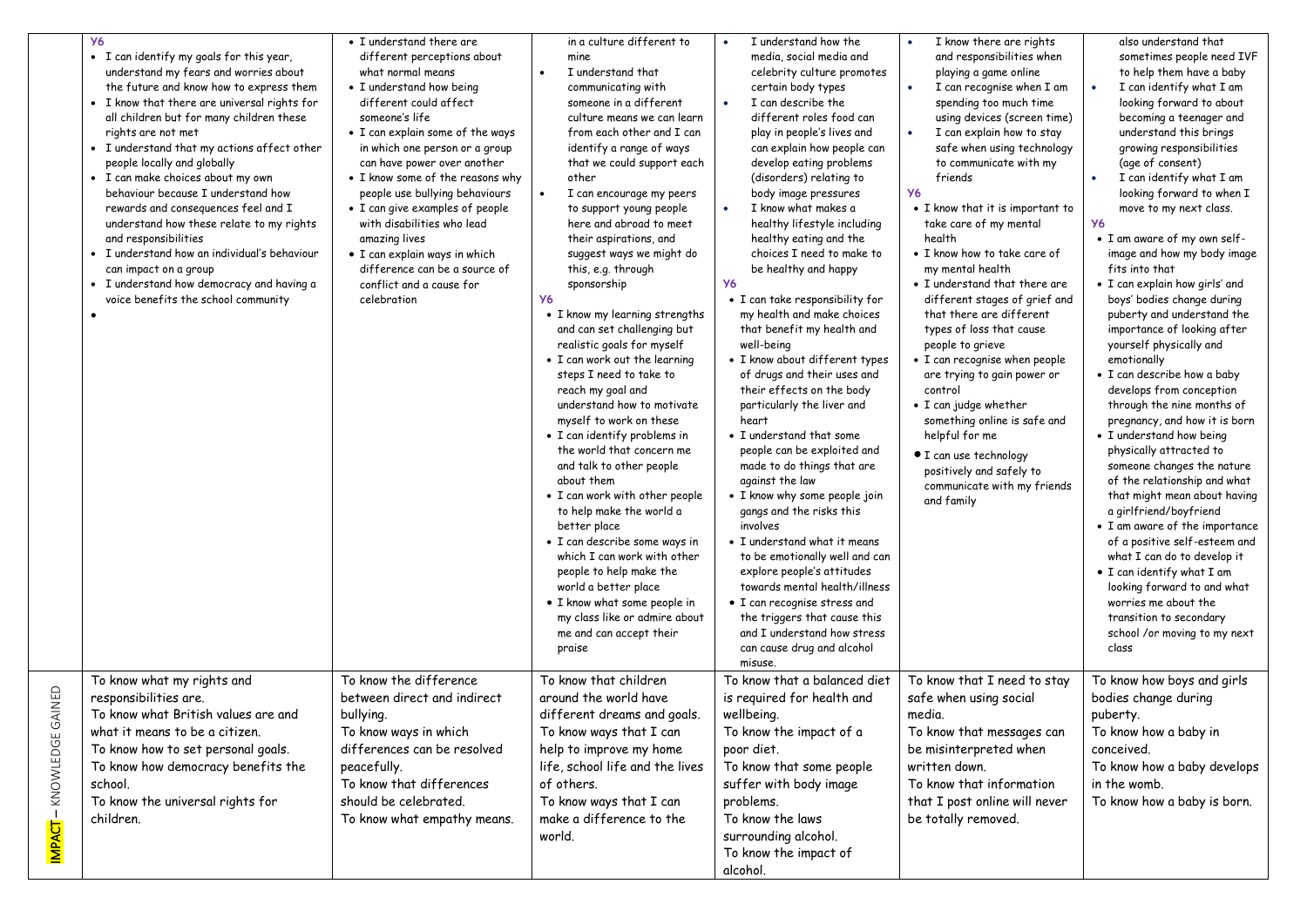| Skills<br><b>NFL</b><br>EMENTATION:<br><b>HAMI</b> | Y <sub>5</sub><br>• Adapt known complex sentences to<br>reflect a variation in meaning<br>• Begin to use intonation to<br>differentiate between sentence types<br><b>Y6</b><br>• Engage in longer conversations,<br>asking for clarification when<br>necessary<br>• Use pronunciation and intonation<br>effectively to accurately express<br>meaning and engage an audience<br>• Attempt to read a range of texts<br>independently, using different<br>strategies to make meaning | Y <sub>5</sub><br>• Create a short piece for<br>presentation to an audience<br>• Learn a song or poem using the<br>written text for support<br>• Read aloud and understand a<br>short text containing mostly<br>familiar language, using fairly<br>accurate pronunciation<br><b>Y6</b><br>• Understand longer and more<br>challenging texts on a range of<br>topic areas, recognising some<br>details and opinions heard<br>• Create his/her own sentences<br>using knowledge of basic<br>sentence structure<br>• Use pronunciation and intonation<br>effectively to accurately express<br>meaning and engage an audience<br>• Read aloud and understand a<br>short text containing unfamiliar<br>words, using accurate<br>pronunciation | Υ5<br>• Write phrases and some simple<br>sentences from memory and<br>write a short text such as an<br>email with support from a<br>word/phrase bank<br>• Use a wide range of adjectives to<br>describe people and things, and<br>use different verbs to describe<br>actions<br>• Understand how to make<br>changes to an adjective in order<br>for it to 'agree' with the relevant<br>noun<br>Y6<br>• Select appropriate adjectives to<br>describe a range of things, people<br>and places and appropriate verbs<br>to describe actions<br>• Begin to use some adverbs<br>• Create his/her own sentences<br>using knowledge of basic<br>sentence structure<br>• Understand how to use some<br>adverbs in sentences | Y5<br>• Gain an overall understanding of<br>an extended spoken text which<br>includes some familiar language,<br>for example summarising in<br>English the key points of what<br>he/she has heard in the target<br>language<br>• Take part in conversations and<br>express simple opinions giving<br>reasons<br>Y6<br>• Understand longer and more<br>challenging texts on a range of<br>topic areas, recognising some<br>details and opinions heard<br>• Understand how to use some<br>adverbs in sentences | <b>Y5</b><br>• Know how to conjugate some<br>high frequency verbs<br>• Adapt sentences to form negative<br>sentences and begin to form<br>questions<br>· Identify different ways to spell key<br>sounds, and select the correct<br>spelling of a familiar word<br><b>Y6</b><br>• Have an awareness of similarities<br>and differences in grammar<br>between different languages<br>• Know how to conjugate a range<br>of high frequency verbs<br>• Apply knowledge of phonemes<br>and spelling to attempt the<br>reading of unfamiliar words | Y <sub>5</sub><br>• Know how to conjugate some<br>high frequency verbs<br>• Use dictionaries to extend<br>vocabulary on a given topic and<br>develop his/her ability to use<br>different strategies to work out<br>the meaning of unfamiliar words<br><b>Y6</b><br>• Know how to conjugate some<br>high frequency verbs<br>• Write a range of phrases and<br>sentences from memory and<br>adapt them to write his/her own<br>sentences on a similar topic<br>• Create his/her own sentences<br>using knowledge of basic<br>sentence structure<br>• Use vocabulary learnt from<br>reading in different contexts and<br>use dictionaries to find a wide<br>range of words |
|----------------------------------------------------|-----------------------------------------------------------------------------------------------------------------------------------------------------------------------------------------------------------------------------------------------------------------------------------------------------------------------------------------------------------------------------------------------------------------------------------------------------------------------------------|------------------------------------------------------------------------------------------------------------------------------------------------------------------------------------------------------------------------------------------------------------------------------------------------------------------------------------------------------------------------------------------------------------------------------------------------------------------------------------------------------------------------------------------------------------------------------------------------------------------------------------------------------------------------------------------------------------------------------------------|---------------------------------------------------------------------------------------------------------------------------------------------------------------------------------------------------------------------------------------------------------------------------------------------------------------------------------------------------------------------------------------------------------------------------------------------------------------------------------------------------------------------------------------------------------------------------------------------------------------------------------------------------------------------------------------------------------------------|--------------------------------------------------------------------------------------------------------------------------------------------------------------------------------------------------------------------------------------------------------------------------------------------------------------------------------------------------------------------------------------------------------------------------------------------------------------------------------------------------------------|----------------------------------------------------------------------------------------------------------------------------------------------------------------------------------------------------------------------------------------------------------------------------------------------------------------------------------------------------------------------------------------------------------------------------------------------------------------------------------------------------------------------------------------------|-------------------------------------------------------------------------------------------------------------------------------------------------------------------------------------------------------------------------------------------------------------------------------------------------------------------------------------------------------------------------------------------------------------------------------------------------------------------------------------------------------------------------------------------------------------------------------------------------------------------------------------------------------------------------|
| I <mark>mpact –</mark><br>Knowledge                | To know French words to describe my<br>home and family.<br>To know French words to compare<br>myself to other people.                                                                                                                                                                                                                                                                                                                                                             | To know French words to describe<br>my school.<br>To know French words to describe<br>my daily routine.                                                                                                                                                                                                                                                                                                                                                                                                                                                                                                                                                                                                                                  | To know French words for different<br>items of clothing.<br>To know French words for different<br>foods.                                                                                                                                                                                                                                                                                                                                                                                                                                                                                                                                                                                                            | To know French words to describe<br>things I like and don't like.<br>To know French words to identify<br>and describe hobbies and activities.                                                                                                                                                                                                                                                                                                                                                                | To know simple texts in French.<br>To know the differences between<br>tenses in French and when to use<br>each one.                                                                                                                                                                                                                                                                                                                                                                                                                          | To know imperative verbs in<br>French.<br>To know adverbs in French.                                                                                                                                                                                                                                                                                                                                                                                                                                                                                                                                                                                                    |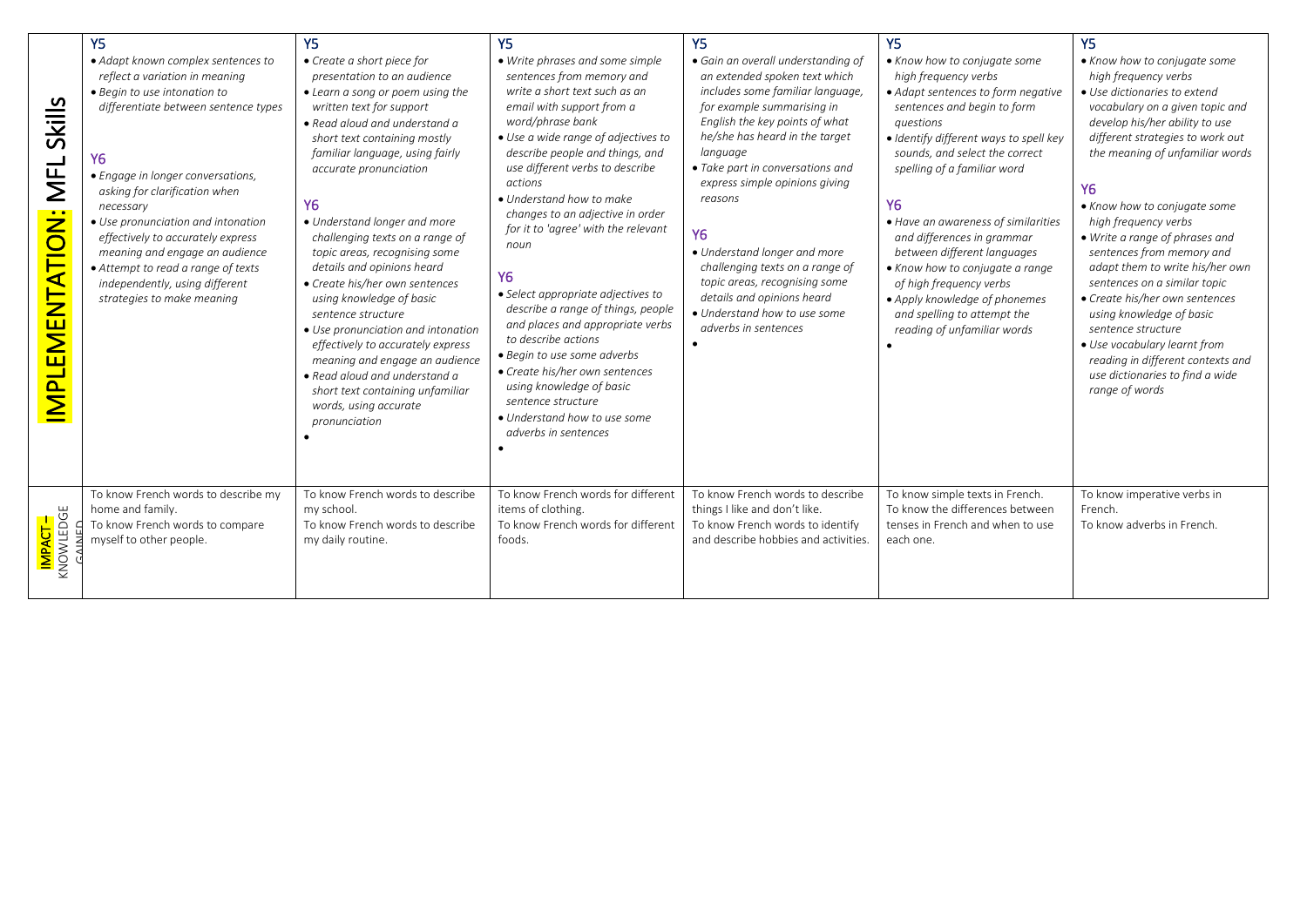|                                      | <b>Football skills</b>                                                                                                                                                                                                                                                                                                                                                                                                                                                                                                           | <b>Basketball skills</b>                                                                                                                                                                                                                                                                                                                                                                                                                                                                                                                                                                                                                                                                                                                | <b>Gymnastic Skills</b>                                                                                                                                                                                                                                                                                                                                                                                                                                                                                                                                                                                                                                                                                                                                                                                                                                                                                                             | <b>Net And Wall skills</b>                                                                                                                                                                                                                                                                                                                                                                                                                                                                                                | <b>Athletic skills</b>                                                                                                                                                                                                                                                                                                                                                                                                                                                              | <b>Striking and fielding skills</b>                                                                                                                                                                                                                                                                                                                                                                                                                                                                          |
|--------------------------------------|----------------------------------------------------------------------------------------------------------------------------------------------------------------------------------------------------------------------------------------------------------------------------------------------------------------------------------------------------------------------------------------------------------------------------------------------------------------------------------------------------------------------------------|-----------------------------------------------------------------------------------------------------------------------------------------------------------------------------------------------------------------------------------------------------------------------------------------------------------------------------------------------------------------------------------------------------------------------------------------------------------------------------------------------------------------------------------------------------------------------------------------------------------------------------------------------------------------------------------------------------------------------------------------|-------------------------------------------------------------------------------------------------------------------------------------------------------------------------------------------------------------------------------------------------------------------------------------------------------------------------------------------------------------------------------------------------------------------------------------------------------------------------------------------------------------------------------------------------------------------------------------------------------------------------------------------------------------------------------------------------------------------------------------------------------------------------------------------------------------------------------------------------------------------------------------------------------------------------------------|---------------------------------------------------------------------------------------------------------------------------------------------------------------------------------------------------------------------------------------------------------------------------------------------------------------------------------------------------------------------------------------------------------------------------------------------------------------------------------------------------------------------------|-------------------------------------------------------------------------------------------------------------------------------------------------------------------------------------------------------------------------------------------------------------------------------------------------------------------------------------------------------------------------------------------------------------------------------------------------------------------------------------|--------------------------------------------------------------------------------------------------------------------------------------------------------------------------------------------------------------------------------------------------------------------------------------------------------------------------------------------------------------------------------------------------------------------------------------------------------------------------------------------------------------|
| Skills<br>巴<br><b>MPLEMENTATION:</b> | • Children will understand the<br>different parts of their feet<br>beginning to be able to link<br>different skills to that part of the<br>foot, e.g. Driven pass goes back to<br>laces.<br>• To gain an understanding on<br>shooting to be able to have the<br>correct technique aiming to find<br>the space in the goal as well as<br>getting the technique right.<br>• Children will have an<br>understanding on the rules of<br>football and know to play<br>successfully in a team showing<br>cooperation and sportsmanship | • Children will develop an<br>understanding of keeping the<br>ball controlled when dribbling<br>following technique, being able<br>to move in a various directions.<br>While staying in correct control.<br>• Children will develop the<br>knowledge and be able to<br>execute a range of different<br>passes showing both control and<br>accuracy. Being able to link it in<br>to a game situation what's the<br>best pass to play depending on<br>my position.<br>• Children will use the correct<br>technique to shoot towards the<br>hoop from various positions on<br>the court (when is it best to<br>shoot), they will learn about<br>working in attacking formations<br>and learn about how to beat a<br>defender or defenders. | • Children will look at balancina<br>and exploring various body parts<br>to balance on, looking and<br>identifying points and patches<br>and creating balances<br>combining the two, they will<br>have an understanding on the<br>difference what will happen if I<br>change my balances how can<br>they link from ne to the other or<br>how can I link them at the same<br>time?.<br>• To understand ways of travelling<br>what directions can we use can<br>we roll jump crawl? Exploring a<br>range of travelling techniques<br>and linking this back to there<br>balances putting together a<br>small sequence, can we link<br>these back to our balances or<br>rolls.<br>• To confidently perform<br>gymnastic rolls showing<br>technique and following<br>teaching points being able to<br>add cannon and mirroring<br>together and put into a small<br>routine. Being able to link these<br>back to balances and travelling. | • To have an understanding on<br>how to safely hold a tennis<br>racket. And explore both<br>forehand and back hand shorts.<br>Using accuracy and control to<br>return the ball over the net.<br>• To learn about how to correctly<br>hold a badminton racket, to use<br>the underarm and over arm<br>clears in game. To confidently<br>serve the shuttlecock over the<br>net.<br>• To explore volleyball learning<br>short like the Dig, set and smash<br>returning the ball over the net<br>using control an d accuracy. | • I can identify in myself and<br>others what makes a good<br>runner I can show technique and<br>understanding on how to<br>improve my performance.<br>• Show technique while throwing<br>a javelin and identify what I<br>need to do improve<br>performance. How can I help<br>others to find success. Taking<br>both positives and areas for<br>improvement.<br>• I understand how to be safe<br>while carrying and throwing a<br>javelin being mindful of others in<br>my class. | • I can safely hold a bat and<br>understand the swinging<br>motion.<br>• I can start to link other skills<br>previously learnt and put them<br>into practice.<br>• I can begin to make links about<br>my batting and being strategic<br>on the shots played. Throwing<br>with accuracy aiming for the<br>target required.<br>• I can have an understanding on<br>the rules of different striking and<br>fielding games how can I make<br>successful decisions which result<br>in success for me and my team. |
| I <mark>mpact –</mark><br>Knowledge  | To know that I can use my foot in<br>different ways to create different<br>shots.<br>To know rules of football and<br>conventions around this.                                                                                                                                                                                                                                                                                                                                                                                   | To know a range of passes and ways<br>of controlling these.<br>To know a range of shooting<br>techniques from different areas of<br>the court/pitch.<br>To know a range of attaching<br>formations.                                                                                                                                                                                                                                                                                                                                                                                                                                                                                                                                     | To know ways of travelling and<br>ways of linking these together.<br>To know a range of rolls, balances<br>and techniques.<br>To know the terms cannon, unison<br>and mirroring.                                                                                                                                                                                                                                                                                                                                                                                                                                                                                                                                                                                                                                                                                                                                                    | To know ways of hold a racket<br>correctly for a range of shots.<br>To know ways of serving and<br>returning balls.                                                                                                                                                                                                                                                                                                                                                                                                       | To know what I need to do to<br>improve my performance.<br>To know safety rules when dealing<br>with equipment.                                                                                                                                                                                                                                                                                                                                                                     | To know ways of improving<br>accuracy in throwing and catching.<br>To know rules for a range of<br>striking and fielding games.                                                                                                                                                                                                                                                                                                                                                                              |